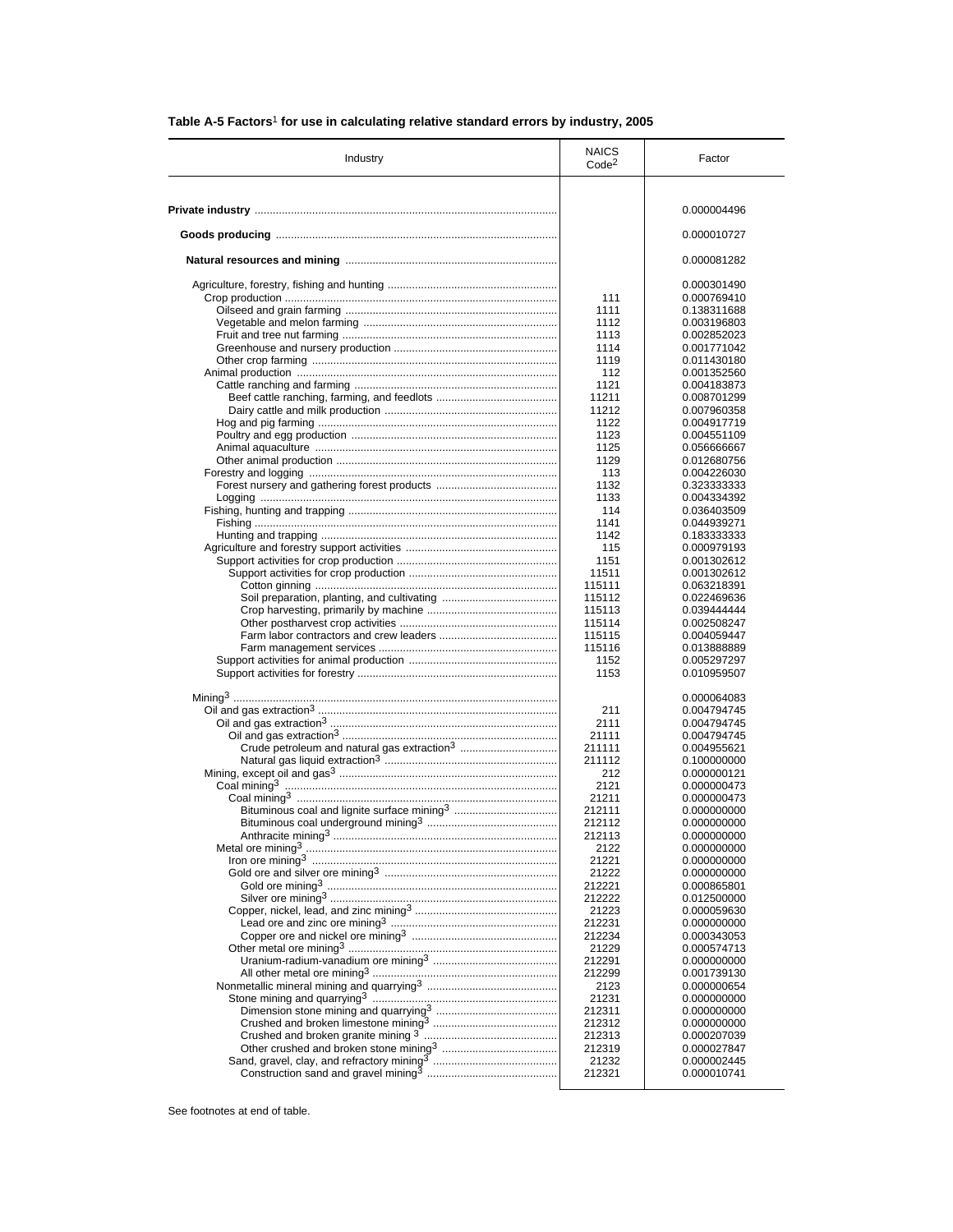| Industry                                                   | <b>NAICS</b><br>Code <sup>2</sup> | Factor                     |
|------------------------------------------------------------|-----------------------------------|----------------------------|
|                                                            |                                   |                            |
|                                                            | 212324                            | 0.001851852                |
| Clay, ceramic, and refractory minerals mining <sup>3</sup> | 212325                            | 0.000574713                |
|                                                            | 21239                             | 0.000084436                |
|                                                            | 212391                            | 0.000516796                |
|                                                            | 212392                            | 0.008823529                |
| Other chemical and fertilizer mineral mining <sup>3</sup>  | 212393                            | 0.000000000                |
|                                                            | 212399                            | 0.000000000                |
|                                                            | 213                               | 0.001435463                |
|                                                            | 2131                              |                            |
|                                                            |                                   | 0.001435463                |
|                                                            | 21311                             | 0.001435463                |
| Support activities for oil and gas operations <sup>3</sup> | 213111<br>213112                  | 0.002309399<br>0.003685574 |
|                                                            |                                   | 0.000051648                |
|                                                            |                                   |                            |
|                                                            | 236                               | 0.000051648                |
|                                                            |                                   | 0.000290311                |
|                                                            | 2361                              | 0.000604938                |
|                                                            | 2362                              | 0.000548024                |
|                                                            | 237                               | 0.000269143                |
|                                                            | 2371                              | 0.000607594                |
|                                                            | 2372                              | 0.006133429                |
|                                                            | 2373                              | 0.000625938                |
|                                                            | 2379                              | 0.003110288                |
|                                                            | 238                               |                            |
|                                                            |                                   | 0.000081310                |
|                                                            | 2381                              | 0.000230419                |
|                                                            | 23811                             | 0.001064210                |
|                                                            | 23812                             | 0.002508823                |
|                                                            | 23813                             | 0.001095789                |
|                                                            | 23814                             | 0.001233439                |
|                                                            | 23815                             | 0.005393600                |
|                                                            | 23816                             | 0.001101090                |
|                                                            | 23817                             | 0.008128571                |
|                                                            | 23819                             | 0.013141402                |
|                                                            |                                   |                            |
|                                                            | 2382                              | 0.000281300                |
|                                                            | 23821                             | 0.000582987                |
|                                                            | 23822                             | 0.000645747                |
|                                                            | 23829                             | 0.003287693                |
|                                                            | 2383                              | 0.000387889                |
|                                                            | 23831                             | 0.000799216                |
|                                                            | 23832                             | 0.002351448                |
|                                                            | 23833                             | 0.004629630                |
|                                                            | 23834                             | 0.009953904                |
|                                                            | 23835                             |                            |
|                                                            |                                   | 0.002470781                |
|                                                            | 23839                             | 0.005192698                |
|                                                            | 2389                              | 0.000533884                |
|                                                            | 23891                             | 0.000922148                |
|                                                            | 23899                             | 0.001260700                |
|                                                            |                                   | 0.000015374                |
| Manufacturing                                              |                                   | 0.000015374                |
|                                                            | 311                               | 0.000097018                |
|                                                            | 3111                              | 0.006509992                |
|                                                            | 31111                             | 0.006509992                |
|                                                            | 311111                            |                            |
|                                                            |                                   | 0.016408163                |
|                                                            | 311119                            | 0.010632622                |
|                                                            | 3112                              | 0.003182234                |
|                                                            | 31121                             | 0.009868421                |
|                                                            | 311211                            | 0.020000000                |
|                                                            | 311212                            | 0.023167155                |
|                                                            | 311213                            | 0.098611111                |
|                                                            | 31122                             | 0.014607843                |
|                                                            | 311221                            | 0.028787879                |
|                                                            | 311222                            | 0.037500000                |
|                                                            |                                   | 0.092857143                |
|                                                            |                                   |                            |
|                                                            | 311223                            |                            |
|                                                            | 311225                            | 0.466666667                |
|                                                            | 31123                             | 0.005489530                |
| Sugar and confectionery product manufacturing              | 3113                              | 0.002935078                |
|                                                            | 31131                             | 0.005898268                |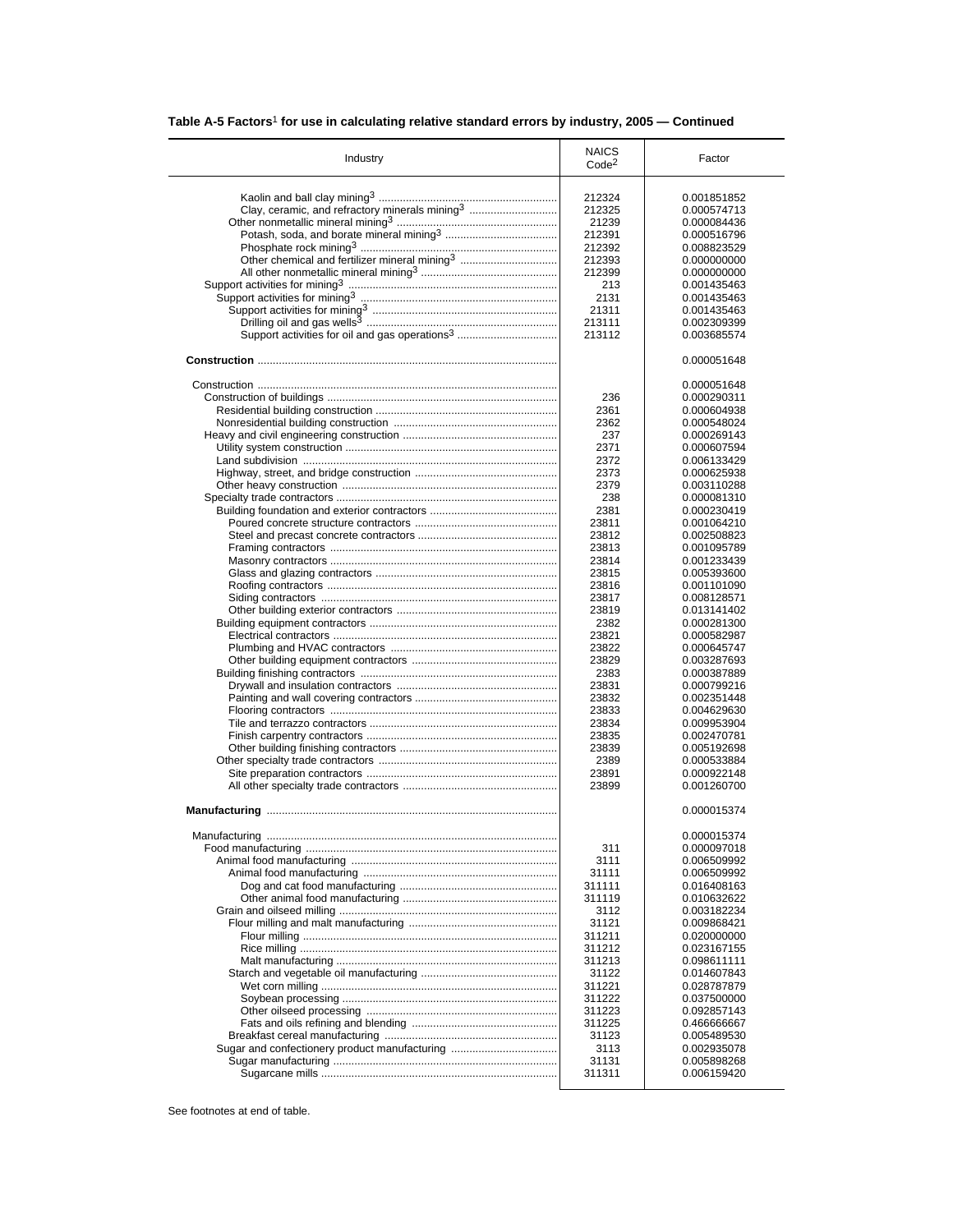|  |  |  |  | Table A-5 Factors <sup>1</sup> for use in calculating relative standard errors by industry, 2005 – Continued |
|--|--|--|--|--------------------------------------------------------------------------------------------------------------|
|--|--|--|--|--------------------------------------------------------------------------------------------------------------|

| Industry                                      | <b>NAICS</b><br>Code <sup>2</sup> | Factor                     |
|-----------------------------------------------|-----------------------------------|----------------------------|
|                                               | 311312                            | 0.022222222                |
|                                               | 311313                            | 0.034444444                |
| Confectionery manufacturing from cacao beans  | 31132                             | 0.021078431                |
|                                               | 31133                             | 0.012647209                |
|                                               | 31134                             | 0.016774194                |
|                                               | 3114                              | 0.000996130                |
|                                               | 31141                             | 0.002209783                |
|                                               | 311411                            | 0.004508709                |
|                                               | 311412                            | 0.004313037                |
|                                               | 31142                             | 0.001813688                |
|                                               | 311421                            | 0.002134725                |
|                                               | 311422                            | 0.035555556                |
|                                               | 311423                            | 0.015577342                |
|                                               | 3115                              | 0.000971825                |
|                                               | 31151                             | 0.001089142                |
|                                               | 311511                            | 0.001756789                |
|                                               | 311512<br>311513                  | 0.025000000<br>0.004208038 |
| Dry, condensed, and evaporated dairy products | 311514                            | 0.012201258                |
|                                               | 31152                             | 0.008982684                |
|                                               | 3116                              | 0.000173680                |
|                                               | 31161                             | 0.000173680                |
|                                               | 311611                            | 0.000373407                |
|                                               | 311612                            | 0.001129374                |
|                                               | 311613                            | 0.010392157                |
|                                               | 311615                            | 0.000418992                |
|                                               | 3117                              | 0.002415902                |
|                                               | 31171                             | 0.002415902                |
|                                               | 311711                            | 0.010072952                |
|                                               | 311712                            | 0.003027749                |
|                                               | 3118                              | 0.000709601                |
|                                               | 31181                             | 0.001039932                |
|                                               | 311811                            | 0.016907140                |
|                                               | 311812                            | 0.001174853                |
| Frozen cakes and other pastries manufacturing | 311813                            | 0.015021771                |
|                                               | 31182                             | 0.002201566                |
|                                               | 311821                            | 0.003912747                |
|                                               | 311822<br>311823                  | 0.005489530<br>0.030555556 |
|                                               | 31183                             | 0.025641026                |
|                                               | 3119                              | 0.001393190                |
|                                               | 31191                             | 0.002604866                |
|                                               | 311911                            | 0.016697936                |
|                                               | 311919                            | 0.003040936                |
|                                               | 31192                             | 0.025708061                |
| Flavoring syrup and concentrate manufacturing | 31193                             | 0.034523810                |
|                                               | 31194                             | 0.013725490                |
| Mayonnaise, dressing, and sauce manufacturing | 311941                            | 0.023571429                |
|                                               | 311942                            | 0.032857143                |
|                                               | 31199                             | 0.004055738                |
|                                               | 311991                            | 0.007048225                |
|                                               | 311999                            | 0.009484090                |
|                                               | 312                               | 0.000633065                |
|                                               | 3121                              | 0.000758419                |
|                                               | 31211                             | 0.000888778                |
|                                               | 312111                            | 0.001006734                |
|                                               | 312112                            | 0.008181818                |
|                                               | 312113<br>31212                   | 0.035833333<br>0.008823529 |
|                                               | 31213                             | 0.012249545                |
|                                               | 31214                             | 0.032954545                |
|                                               | 3122                              | 0.003280347                |
|                                               | 31221                             | 0.057575758                |
|                                               | 31222                             | 0.003470137                |
|                                               | 312221                            | 0.004849558                |
|                                               | 312229                            | 0.012074830                |
|                                               | 313                               | 0.001335735                |
|                                               | 3131                              | 0.007363636                |
|                                               | 31311                             | 0.007363636                |
|                                               |                                   |                            |
|                                               | 313111                            | 0.010784314                |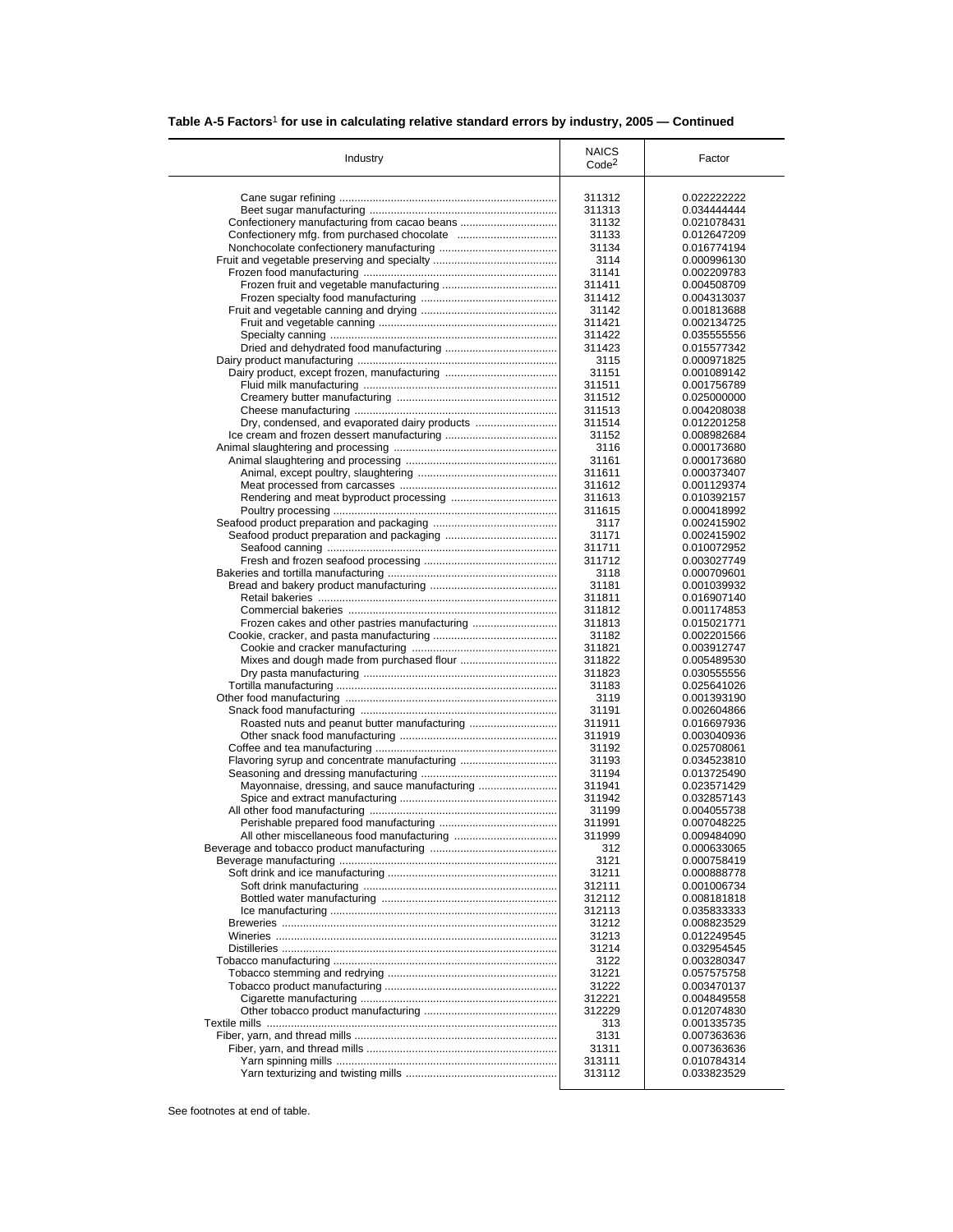| Table A-5 Factors <sup>1</sup> for use in calculating relative standard errors by industry, 2005 – Continued |  |
|--------------------------------------------------------------------------------------------------------------|--|
|                                                                                                              |  |

| Industry                                      | <b>NAICS</b>      | Factor      |
|-----------------------------------------------|-------------------|-------------|
|                                               | Code <sup>2</sup> |             |
|                                               | 313113            | 0.057575758 |
|                                               | 3132              | 0.002526040 |
|                                               | 31321             | 0.010188934 |
|                                               | 31322             | 0.014133739 |
|                                               | 313221            | 0.014596273 |
|                                               | 31323             | 0.006737013 |
|                                               | 31323             | 0.006737013 |
|                                               | 31324             | 0.009126984 |
|                                               | 313241            | 0.015915916 |
|                                               | 313249            | 0.020238095 |
|                                               | 3133              | 0.004473304 |
|                                               | 31331             | 0.005171313 |
|                                               | 313311            | 0.005345794 |
|                                               | 313312            | 0.041666667 |
|                                               | 31332             |             |
|                                               |                   | 0.022469636 |
|                                               | 314               | 0.002090375 |
|                                               | 3141              | 0.003905756 |
|                                               | 31411             | 0.007236842 |
|                                               | 31412             | 0.007350629 |
|                                               | 314121            | 0.014518519 |
|                                               | 314129            | 0.015064103 |
|                                               | 3149              | 0.004437167 |
|                                               | 31491             | 0.013748080 |
|                                               | 314911            | 0.063333333 |
|                                               | 314912            | 0.017297297 |
|                                               | 31499             | 0.006324786 |
|                                               | 314991            | 0.101111111 |
|                                               | 314992            | 0.044537815 |
|                                               | 314999            | 0.007417582 |
|                                               | 315               | 0.001346343 |
|                                               | 3151              | 0.007928389 |
|                                               | 31511             | 0.010839161 |
|                                               | 315111            | 0.233333333 |
|                                               | 315119            | 0.011129032 |
|                                               | 31519             | 0.029344729 |
|                                               | 315191            | 0.045833333 |
|                                               | 315192            | 0.074242424 |
|                                               | 3152              | 0.002000158 |
|                                               | 31521             | 0.009696970 |
|                                               | 315211            | 0.020085470 |
|                                               | 315212            | 0.017103110 |
|                                               | 31522             | 0.003329495 |
| Men's underwear and nightwear manufacturing   | 315221            | 0.150000000 |
|                                               | 315222            | 0.008150470 |
| Men's shirt, except work shirt, manufacturing | 315223            | 0.020303030 |
| Men's pants, except work pants, manufacturing | 315224            | 0.011355311 |
|                                               | 315225            | 0.018498168 |
|                                               | 315228            | 0.041666667 |
|                                               | 31523             | 0.012201258 |
|                                               | 315232            | 0.400000000 |
|                                               | 315233            | 0.183333333 |
|                                               | 315234            |             |
|                                               |                   | 0.005555556 |
|                                               | 315239            | 0.018461538 |
|                                               | 31529             | 0.019191919 |
|                                               | 315291            | 0.091666667 |
|                                               | 315299            | 0.025000000 |
|                                               | 3159              | 0.007777778 |
|                                               | 31599             | 0.007777778 |
|                                               | 315991            | 0.016666667 |
|                                               | 315992            | 0.026923077 |
|                                               | 315993            | 0.042857143 |
| All other accessory and apparel manufacturing | 315999            | 0.028888889 |
|                                               | 316               | 0.002741703 |
|                                               | 3161              | 0.007820513 |
|                                               | 3162              | 0.006101010 |
|                                               | 31621             | 0.006101010 |
|                                               | 316211            | 0.033333333 |
|                                               | 316213            | 0.012941176 |
|                                               | 316214            | 0.022222222 |
|                                               | 316219            | 0.046428571 |
|                                               | 3169              | 0.012962963 |
|                                               |                   |             |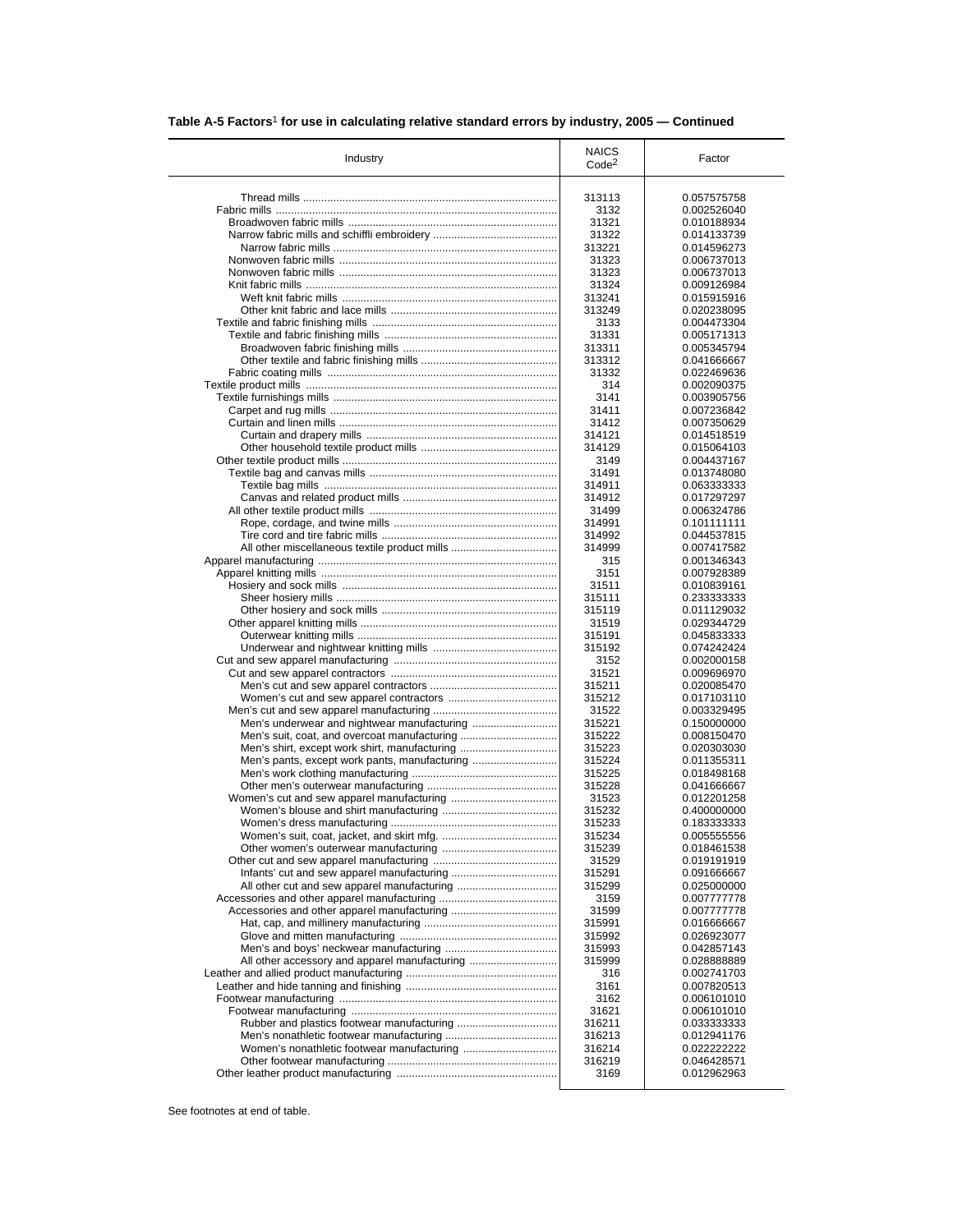|  |  |  |  | Table A-5 Factors <sup>1</sup> for use in calculating relative standard errors by industry, 2005 - Continued |
|--|--|--|--|--------------------------------------------------------------------------------------------------------------|
|--|--|--|--|--------------------------------------------------------------------------------------------------------------|

| Industry                                      | <b>NAICS</b><br>Code <sup>2</sup> | Factor                     |
|-----------------------------------------------|-----------------------------------|----------------------------|
|                                               | 31699                             | 0.012962963                |
|                                               | 316991                            | 0.018750000                |
| Women's handbag and purse manufacturing       | 316992                            | 0.050000000                |
|                                               | 316993                            | 0.450000000                |
|                                               | 316999                            | 0.105000000                |
|                                               | 321                               | 0.000259282                |
|                                               | 3211                              | 0.001352181                |
|                                               | 32111                             | 0.001352181                |
|                                               | 321113                            | 0.001553172                |
|                                               | 321114                            | 0.009698630                |
|                                               | 3212                              | 0.000984145                |
|                                               | 32121                             | 0.000984145                |
|                                               | 321211                            | 0.009164819                |
| Softwood veneer and plywood manufacturing     | 321212                            | 0.006526316                |
|                                               | 321213                            | 0.010361842                |
|                                               | 321214                            | 0.001881266                |
|                                               | 321219                            | 0.006474050                |
|                                               | 3219                              | 0.000467859                |
|                                               | 32191                             | 0.001074878                |
|                                               | 321911<br>321912                  | 0.001864979<br>0.009349667 |
|                                               | 321918                            | 0.003317111                |
|                                               | 32192                             | 0.004596561                |
|                                               | 32199                             | 0.000977828                |
| Manufactured home, mobile home, manufacturing | 321991                            | 0.001791557                |
|                                               | 321992                            | 0.003223174                |
|                                               | 321999                            | 0.005066633                |
|                                               | 322                               | 0.000365968                |
|                                               | 3221                              | 0.000720597                |
|                                               | 32211                             | 0.017460317                |
|                                               | 32212                             | 0.000902166                |
|                                               | 322121                            | 0.001034192                |
|                                               | 322122                            | 0.007013575                |
|                                               | 32213                             | 0.004166667                |
|                                               | 3222                              | 0.000650058                |
|                                               | 32221                             | 0.001496599                |
|                                               | 322211                            | 0.003008252                |
|                                               | 322212                            | 0.005440864                |
|                                               | 322213                            | 0.082575758                |
|                                               | 322214                            | 0.074242424                |
|                                               | 322215<br>32222                   | 0.004696970                |
|                                               | 322221                            | 0.002840743<br>0.014106020 |
|                                               | 322222                            | 0.007773331                |
|                                               | 322223                            | 0.035454545                |
|                                               | 322224                            | 0.008028455                |
|                                               | 322225                            | 0.900000000                |
|                                               | 322226                            | 0.150000000                |
|                                               | 32223                             | 0.005225282                |
|                                               | 322231                            | 0.009090909                |
|                                               | 322232                            | 0.011159420                |
| Stationery and related product manufacturing  | 322233                            | 0.066666667                |
|                                               | 32229                             | 0.002720307                |
|                                               | 322291                            | 0.002431266                |
|                                               | 322299                            | 0.012903226                |
|                                               | 323                               | 0.000487288                |
|                                               | 3231                              | 0.000487288                |
|                                               | 3231                              | 0.000510966                |
|                                               | 323110                            | 0.000875170                |
|                                               | 323111                            | 0.015204678                |
|                                               | 323112                            | 0.008208020                |
|                                               | 323113                            | 0.007233468                |
|                                               | 323114                            | 0.022149123                |
|                                               | 323115<br>323116                  | 0.024603175<br>0.006349558 |
|                                               | 323117                            | 0.004501731                |
|                                               | 323118                            | 0.105000000                |
|                                               | 323119                            | 0.009476844                |
|                                               | 32312                             | 0.010277778                |
|                                               |                                   |                            |
|                                               | 323121                            | 0.015761689                |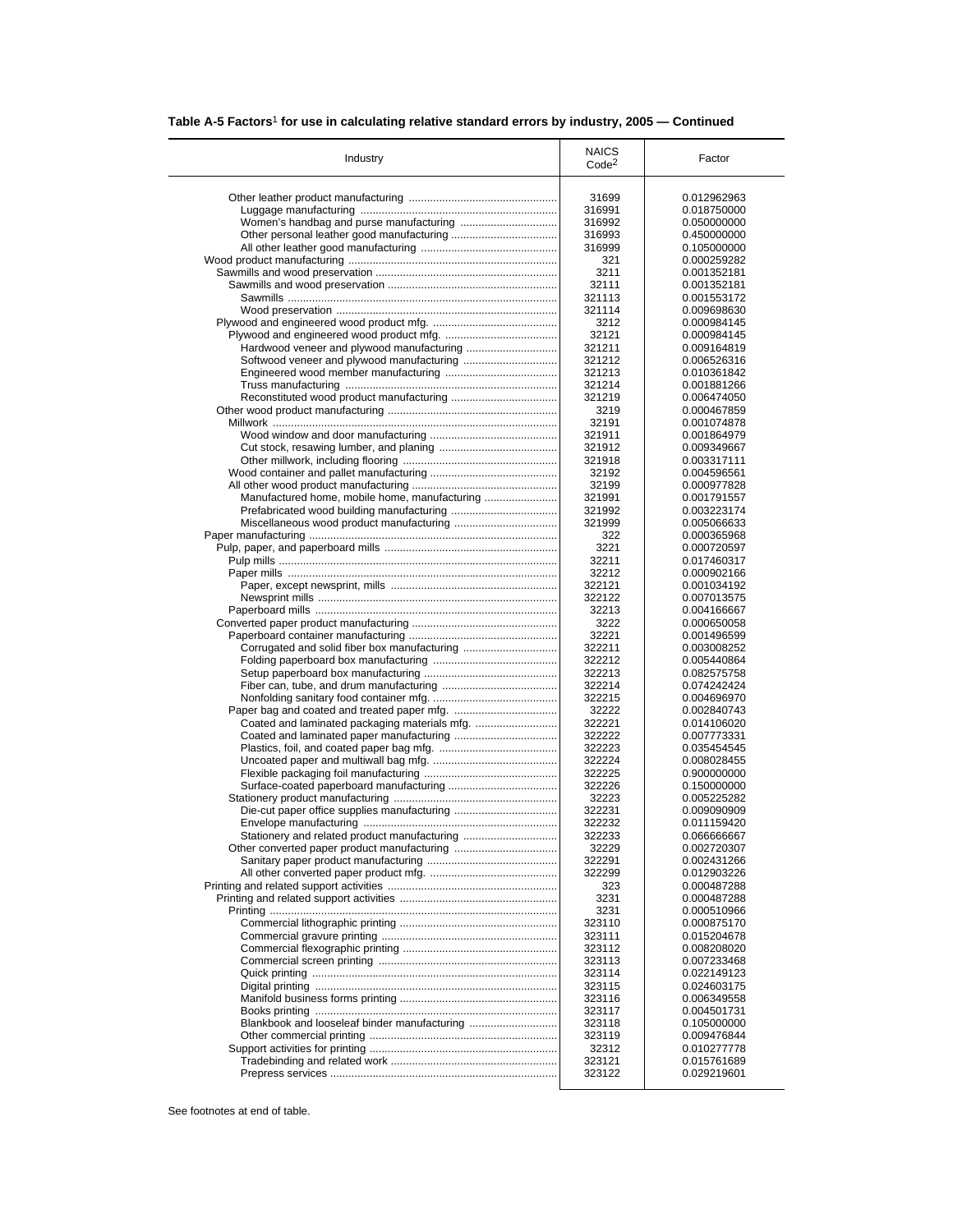|  |  |  |  | Table A-5 Factors <sup>1</sup> for use in calculating relative standard errors by industry, 2005 - Continued |
|--|--|--|--|--------------------------------------------------------------------------------------------------------------|
|--|--|--|--|--------------------------------------------------------------------------------------------------------------|

| Industry                                     | <b>NAICS</b><br>Code <sup>2</sup> | Factor                     |
|----------------------------------------------|-----------------------------------|----------------------------|
|                                              | 324                               | 0.002650987                |
|                                              | 3241                              | 0.002650987                |
|                                              | 32411                             | 0.005819254                |
|                                              | 32412                             | 0.006901585                |
|                                              | 324121                            | 0.010238353                |
|                                              | 324122                            | 0.020760234                |
|                                              | 32419                             | 0.013003663                |
|                                              | 324191                            | 0.052107280                |
|                                              | 324199                            | 0.013584288                |
|                                              | 325                               | 0.000358952                |
|                                              | 3251                              | 0.003113553                |
|                                              | 32511                             | 0.023478261                |
|                                              | 32512                             | 0.066883117                |
|                                              | 32513                             | 0.021164437                |
|                                              | 325131                            | 0.051207729                |
|                                              | 325132                            | 0.030978261                |
| Other basic inorganic chemical manufacturing | 32518<br>325181                   | 0.006582633                |
|                                              | 325182                            | 0.027350427                |
|                                              | 325188                            | 0.233333333<br>0.009157895 |
|                                              | 32519                             | 0.010492754                |
|                                              | 325191                            | 0.200000000                |
|                                              | 325192                            | 0.400000000                |
|                                              | 325193                            | 0.043589744                |
|                                              | 325199                            | 0.014736842                |
|                                              | 3252                              | 0.002635584                |
|                                              | 32521                             | 0.005860806                |
|                                              | 325211                            | 0.007781155                |
|                                              | 325212                            | 0.019466403                |
|                                              | 32522                             | 0.003400223                |
|                                              | 325221                            | 0.008333333                |
|                                              | 325222                            | 0.004713805                |
|                                              | 3253                              | 0.009963370                |
|                                              | 32531                             | 0.014947090                |
|                                              | 325311                            | 0.023333333                |
|                                              | 325312                            | 0.040909091                |
|                                              | 325314                            | 0.050292398                |
|                                              | 32532                             | 0.027380952                |
|                                              | 3254<br>32541                     | 0.000862398                |
|                                              | 325411                            | 0.000862398<br>0.006227106 |
|                                              | 325412                            | 0.001221172                |
|                                              | 325413                            | 0.021666667                |
|                                              | 325414                            | 0.006639566                |
|                                              | 3255                              | 0.007900990                |
|                                              | 32551                             | 0.014418860                |
|                                              | 32552                             | 0.017171717                |
|                                              | 3256                              | 0.001799650                |
|                                              | 32561                             | 0.003962102                |
|                                              | 325611                            | 0.003373016                |
|                                              | 325612                            | 0.015904139                |
|                                              | 325613                            | 0.100000000                |
|                                              | 32562                             | 0.003077644                |
|                                              | 3259                              | 0.003690654                |
|                                              | 32591                             | 0.043333333                |
|                                              | 32592                             | 0.057575758                |
|                                              | 32599                             | 0.004282407                |
|                                              | 325991                            | 0.010832313                |
|                                              | 325992                            | 0.014733542                |
|                                              | 325998                            | 0.013615665                |
|                                              | 326                               | 0.000330220                |
|                                              | 3261                              | 0.000584511                |
|                                              | 32611                             | 0.003975436                |
|                                              | 326111                            | 0.015154440                |
|                                              | 326112                            | 0.156666667                |
|                                              | 326113<br>32612                   | 0.005554014<br>0.006611111 |
|                                              | 326121                            |                            |
|                                              | 326122                            | 0.018881119<br>0.010218019 |
|                                              | 32613                             | 0.012820513                |
|                                              |                                   |                            |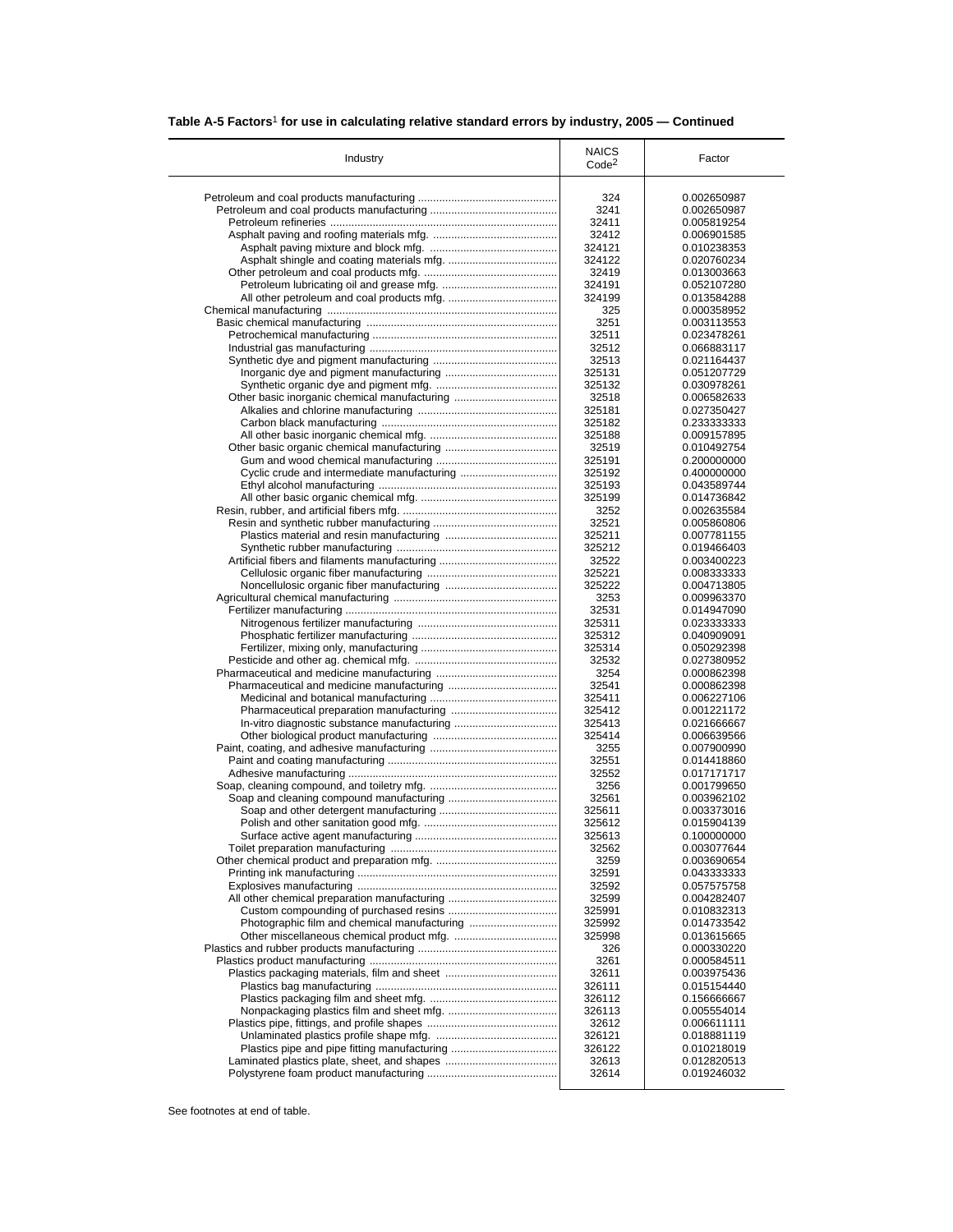|  | Table A-5 Factors <sup>1</sup> for use in calculating relative standard errors by industry, 2005 – Continued |  |
|--|--------------------------------------------------------------------------------------------------------------|--|
|  |                                                                                                              |  |

| Urethane and other foam product manufacturing<br>Vitreous china plumbing fixture manufacturing<br>Concrete pipe, brick, and block manufacturing | 32615<br>32616<br>32619 | 0.007705628<br>0.012619048 |
|-------------------------------------------------------------------------------------------------------------------------------------------------|-------------------------|----------------------------|
|                                                                                                                                                 |                         |                            |
|                                                                                                                                                 |                         |                            |
|                                                                                                                                                 |                         | 0.001022259                |
|                                                                                                                                                 | 326191                  | 0.008982684                |
|                                                                                                                                                 | 326192                  | 0.072756410                |
|                                                                                                                                                 | 326199                  | 0.001163557                |
|                                                                                                                                                 | 3262                    | 0.000653242                |
|                                                                                                                                                 | 32621                   | 0.001247987                |
|                                                                                                                                                 | 326211                  | 0.001276944                |
|                                                                                                                                                 | 326212                  | 0.042156863                |
|                                                                                                                                                 | 32622                   | 0.002604167                |
|                                                                                                                                                 | 32629                   | 0.002429794                |
|                                                                                                                                                 | 326291                  | 0.003784776                |
|                                                                                                                                                 | 326299                  | 0.006734868                |
|                                                                                                                                                 | 327                     | 0.000396643                |
|                                                                                                                                                 | 3271                    | 0.003066761                |
|                                                                                                                                                 | 32711                   | 0.007368421                |
|                                                                                                                                                 | 327111                  | 0.037500000                |
|                                                                                                                                                 | 327112                  | 0.012201258                |
|                                                                                                                                                 | 327113                  | 0.026994907                |
|                                                                                                                                                 | 32712                   | 0.005034895                |
|                                                                                                                                                 | 327121                  | 0.011988304                |
|                                                                                                                                                 | 327122                  | 0.012226776                |
|                                                                                                                                                 | 327123                  | 0.233333333                |
|                                                                                                                                                 | 327124                  | 0.052222222                |
|                                                                                                                                                 | 327125                  | 0.030035842                |
|                                                                                                                                                 | 3272                    | 0.001110509                |
|                                                                                                                                                 | 32721                   | 0.001110509                |
|                                                                                                                                                 | 327211                  | 0.008333333<br>0.005677656 |
|                                                                                                                                                 | 327212<br>327213        |                            |
|                                                                                                                                                 | 327215                  | 0.002969349<br>0.003003672 |
|                                                                                                                                                 | 3273                    | 0.000881180                |
|                                                                                                                                                 | 32731                   | 0.059523810                |
|                                                                                                                                                 | 32732                   | 0.001561405                |
|                                                                                                                                                 | 32733                   | 0.006518020                |
|                                                                                                                                                 | 327331                  | 0.009859464                |
|                                                                                                                                                 | 327332                  | 0.018773946                |
|                                                                                                                                                 | 32739                   | 0.003068916                |
|                                                                                                                                                 | 3274                    | 0.028888889                |
|                                                                                                                                                 | 32742                   | 0.029166667                |
|                                                                                                                                                 | 3279                    | 0.004129630                |
|                                                                                                                                                 | 32791                   | 0.029937304                |
|                                                                                                                                                 | 32799                   | 0.004785796                |
|                                                                                                                                                 | 327991                  | 0.012223315                |
|                                                                                                                                                 | 327992                  | 0.040131579                |
|                                                                                                                                                 | 327993                  | 0.010921325                |
|                                                                                                                                                 | 327999                  | 0.040621118                |
|                                                                                                                                                 | 331                     | 0.000264389                |
|                                                                                                                                                 | 3311                    | 0.001019674                |
|                                                                                                                                                 | 33111                   | 0.001019674                |
|                                                                                                                                                 | 331111                  | 0.001033802                |
| Ferroalloy and related product manufacturing                                                                                                    | 331112                  | 0.048214286                |
|                                                                                                                                                 | 3312                    | 0.002558754                |
|                                                                                                                                                 | 33121                   | 0.005992098                |
|                                                                                                                                                 | 33122                   | 0.004444090                |
|                                                                                                                                                 | 331221                  | 0.005015198                |
|                                                                                                                                                 | 331222                  | 0.027403846                |
|                                                                                                                                                 | 3313                    | 0.001811276                |
|                                                                                                                                                 | 33131                   | 0.001811276                |
|                                                                                                                                                 | 331312                  | 0.008435472                |
|                                                                                                                                                 | 331314<br>331315        | 0.017027027<br>0.005113636 |
| Aluminum sheet, plate, and foil manufacturing                                                                                                   |                         |                            |
|                                                                                                                                                 | 331316                  | 0.004514524                |
|                                                                                                                                                 | 331319<br>3314          | 0.040000000<br>0.001782636 |
|                                                                                                                                                 | 33141                   | 0.014285714                |
|                                                                                                                                                 | 331411                  | 0.026923077                |
|                                                                                                                                                 | 331419                  | 0.020454545                |
|                                                                                                                                                 | 33142                   | 0.002984064                |
|                                                                                                                                                 | 331421                  | 0.005069930                |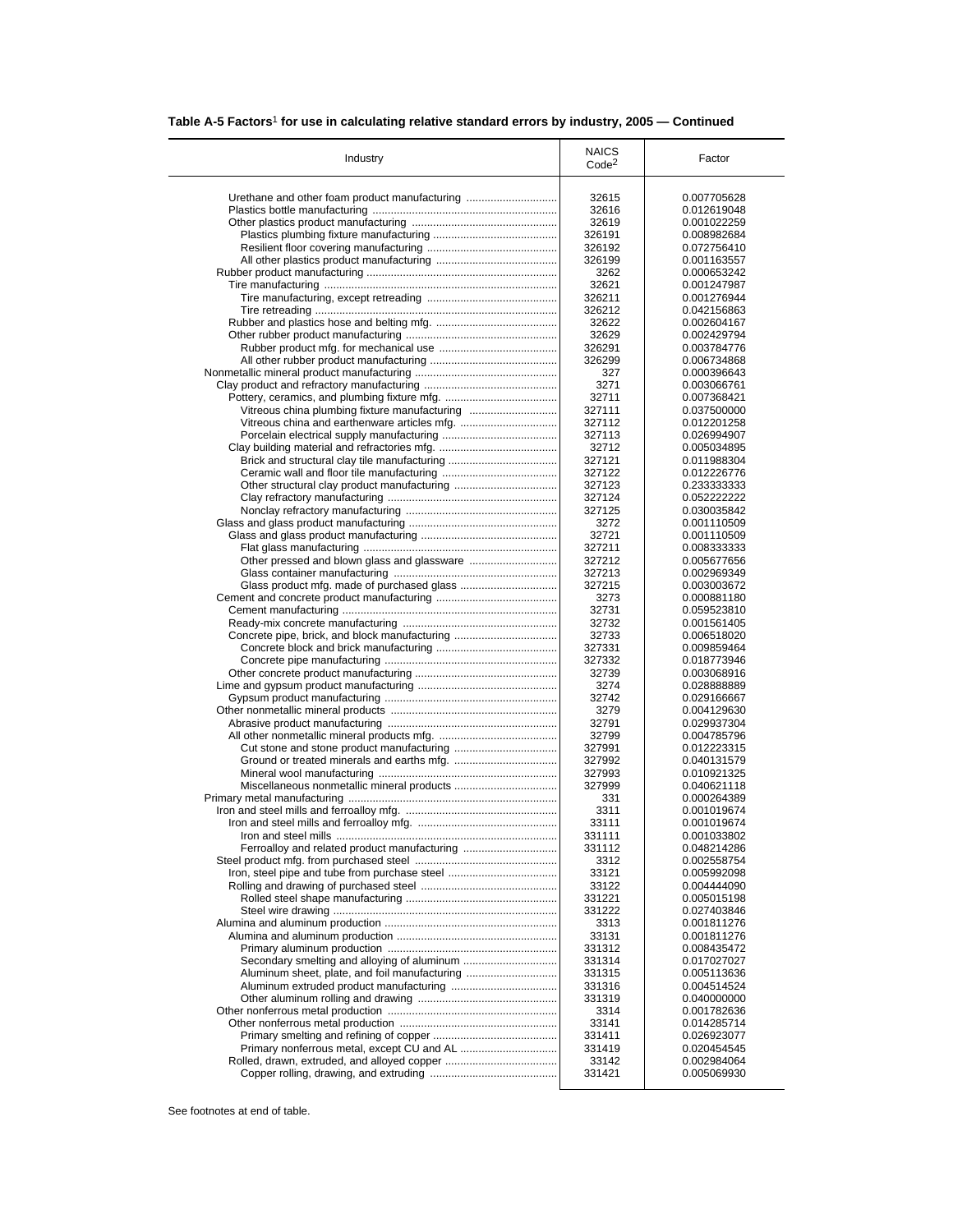|  | Table A-5 Factors <sup>1</sup> for use in calculating relative standard errors by industry, 2005 – Continued |  |
|--|--------------------------------------------------------------------------------------------------------------|--|
|  |                                                                                                              |  |

| Industry                                      | <b>NAICS</b>      | Factor                     |
|-----------------------------------------------|-------------------|----------------------------|
|                                               | Code <sup>2</sup> |                            |
|                                               |                   |                            |
|                                               | 331422            | 0.007630009                |
|                                               | 331423            | 0.066666667                |
|                                               | 33149             | 0.005702765                |
|                                               | 331491            | 0.010826211                |
|                                               | 331492            | 0.011359026                |
|                                               | 3315<br>33151     | 0.000708265<br>0.001148936 |
|                                               | 331511            | 0.001637717                |
|                                               | 331512            | 0.008686731                |
|                                               | 331513            | 0.006869860                |
|                                               | 33152             | 0.001821218                |
|                                               | 331521            | 0.003179684                |
|                                               | 331522            | 0.019444444                |
|                                               | 331524            | 0.006019359                |
|                                               | 331525            | 0.050292398                |
|                                               | 331528            | 0.026704545                |
|                                               | 332               | 0.000180622                |
|                                               | 3321              | 0.001559508                |
|                                               | 33211             | 0.001559508                |
|                                               | 332111            | 0.005418719                |
|                                               | 332112            | 0.013279133                |
|                                               | 332114            | 0.016964286                |
|                                               | 332115            | 0.035964912                |
|                                               | 332116            | 0.003832025                |
|                                               | 332117            | 0.015384615                |
|                                               | 3322              | 0.003162393                |
|                                               | 33221             | 0.003162393                |
|                                               | 332211<br>332212  | 0.005555556<br>0.006310130 |
|                                               | 332213            | 0.016060606                |
|                                               | 332214            | 0.155555556                |
|                                               | 3323              | 0.000729714                |
| Plate work and fabricated structural products | 33231             | 0.001642954                |
|                                               | 332311            | 0.011759128                |
|                                               | 332312            | 0.002550488                |
|                                               | 332313            | 0.007555904                |
|                                               | 33232             | 0.001311246                |
|                                               | 332321            | 0.002495303                |
|                                               | 332322            | 0.003541586                |
|                                               | 332323            | 0.010014864                |
|                                               | 3324              | 0.002620196                |
| Power boiler and heat exchanger manufacturing | 33241             | 0.014300203                |
|                                               | 33242             | 0.009237537                |
|                                               | 33243             | 0.004800725                |
|                                               | 332431            | 0.014607843                |
|                                               | 332439            | 0.007174312                |
|                                               | 3325              | 0.004819094                |
|                                               | 33251             | 0.004819094                |
|                                               | 3326<br>33261     | 0.002979066                |
|                                               | 332611            | 0.002979066                |
|                                               | 332612            | 0.022222222<br>0.028091398 |
|                                               | 332618            | 0.003832308                |
|                                               | 3327              | 0.001211814                |
|                                               | 33271             | 0.001718014                |
|                                               | 33272             | 0.004060051                |
|                                               | 332721            | 0.007994443                |
|                                               | 332722            | 0.008265460                |
|                                               | 3328              | 0.002109780                |
|                                               | 33281             | 0.002109780                |
|                                               | 332811            | 0.010272045                |
|                                               | 332812            | 0.009246309                |
|                                               | 332813            | 0.003584443                |
| Electroplating, anodizing, and coloring metal |                   | 0.000906976                |
|                                               | 3329              |                            |
|                                               | 33291             | 0.002410714                |
|                                               | 332911            | 0.008974359                |
|                                               | 332912            | 0.006651885                |
|                                               | 332913            | 0.011388889                |
|                                               | 332919<br>33299   | 0.013636364<br>0.001451683 |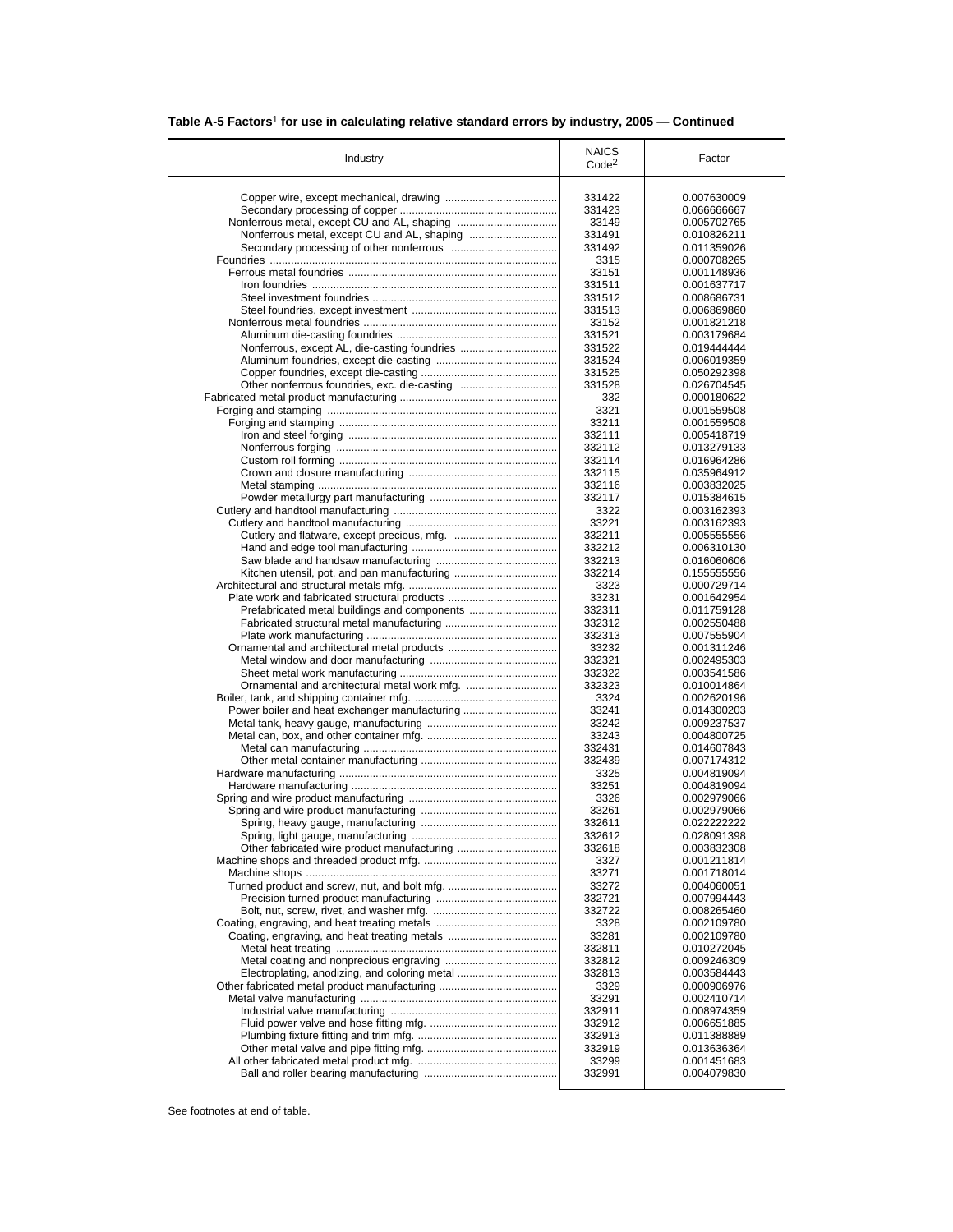| Table A-5 Factors <sup>1</sup> for use in calculating relative standard errors by industry, 2005 - Continued |
|--------------------------------------------------------------------------------------------------------------|
|--------------------------------------------------------------------------------------------------------------|

| Industry                                      | <b>NAICS</b>      | Factor                     |
|-----------------------------------------------|-------------------|----------------------------|
|                                               | Code <sup>2</sup> |                            |
|                                               | 332992            | 0.012593985                |
|                                               | 332993            | 0.030555556                |
|                                               | 332994            | 0.014922481                |
|                                               | 332996            | 0.013241437                |
|                                               | 332997            | 0.319047619                |
|                                               | 332998            | 0.023557692                |
|                                               | 332999            | 0.004950927                |
|                                               | 333               | 0.000151641                |
|                                               | 3331              | 0.000566709                |
|                                               | 33311             | 0.001453540                |
|                                               | 333111            | 0.002306435                |
|                                               | 333112            | 0.002648790                |
|                                               | 33312             | 0.001149931                |
|                                               | 33313             | 0.004318555                |
|                                               | 333131<br>333132  | 0.008333333<br>0.008730159 |
|                                               | 3332              | 0.002448348                |
|                                               | 33321             | 0.050292398                |
|                                               | 33322             | 0.030952381                |
|                                               | 33329             | 0.002752267                |
|                                               | 333291            | 0.013584288                |
|                                               | 333292            | 0.028888889                |
|                                               | 333293            | 0.014867925                |
|                                               | 333294            | 0.014335664                |
|                                               | 333295            | 0.017972350                |
|                                               | 333298            | 0.012063492                |
|                                               | 3333              | 0.002624160                |
|                                               | 33331             | 0.002624160                |
|                                               | 333311            | 0.027380952                |
|                                               | 333312            | 0.012500000                |
|                                               | 333313            | 0.023333333                |
|                                               | 333314            | 0.018571429                |
|                                               | 333315            | 0.030978261                |
|                                               | 333319            | 0.006446348                |
|                                               | 3334              | 0.000565875                |
|                                               | 33341<br>333411   | 0.000565875<br>0.011800373 |
|                                               | 333412            | 0.009285714                |
|                                               | 333414            | 0.003060017                |
|                                               | 333415            | 0.000729179                |
|                                               | 3335              | 0.001770807                |
|                                               | 33351             | 0.001770807                |
|                                               | 333511            | 0.011782194                |
|                                               | 333512            | 0.010646600                |
|                                               | 333513            | 0.013697706                |
|                                               | 333514            | 0.005686090                |
|                                               | 333515            | 0.010858701                |
|                                               | 333516            | 0.113888889                |
|                                               | 333518            | 0.017559524                |
|                                               | 3336              | 0.001099714                |
|                                               | 33361             | 0.001099714                |
|                                               | 333611            | 0.003543647                |
|                                               | 333612            | 0.008395990                |
|                                               | 333613            | 0.006493506                |
|                                               | 333618            | 0.002165882                |
| Other general purpose machinery manufacturing | 3339<br>33391     | 0.000780490<br>0.004393939 |
|                                               | 333911            | 0.006195652                |
|                                               | 333912            | 0.017373461                |
|                                               | 333913            | 0.109523810                |
|                                               | 33392             | 0.002131689                |
|                                               | 333921            | 0.035144928                |
|                                               | 333922            | 0.005342393                |
| Overhead cranes, hoists, and monorail systems | 333923            | 0.018050789                |
|                                               | 333924            | 0.004667426                |
|                                               | 33399             | 0.001705131                |
|                                               | 333991            | 0.008452951                |
| Welding and soldering equipment manufacturing | 333992            | 0.026488095                |
|                                               |                   |                            |
|                                               | 333993            | 0.016183575                |
|                                               | 333994<br>333995  | 0.031318681                |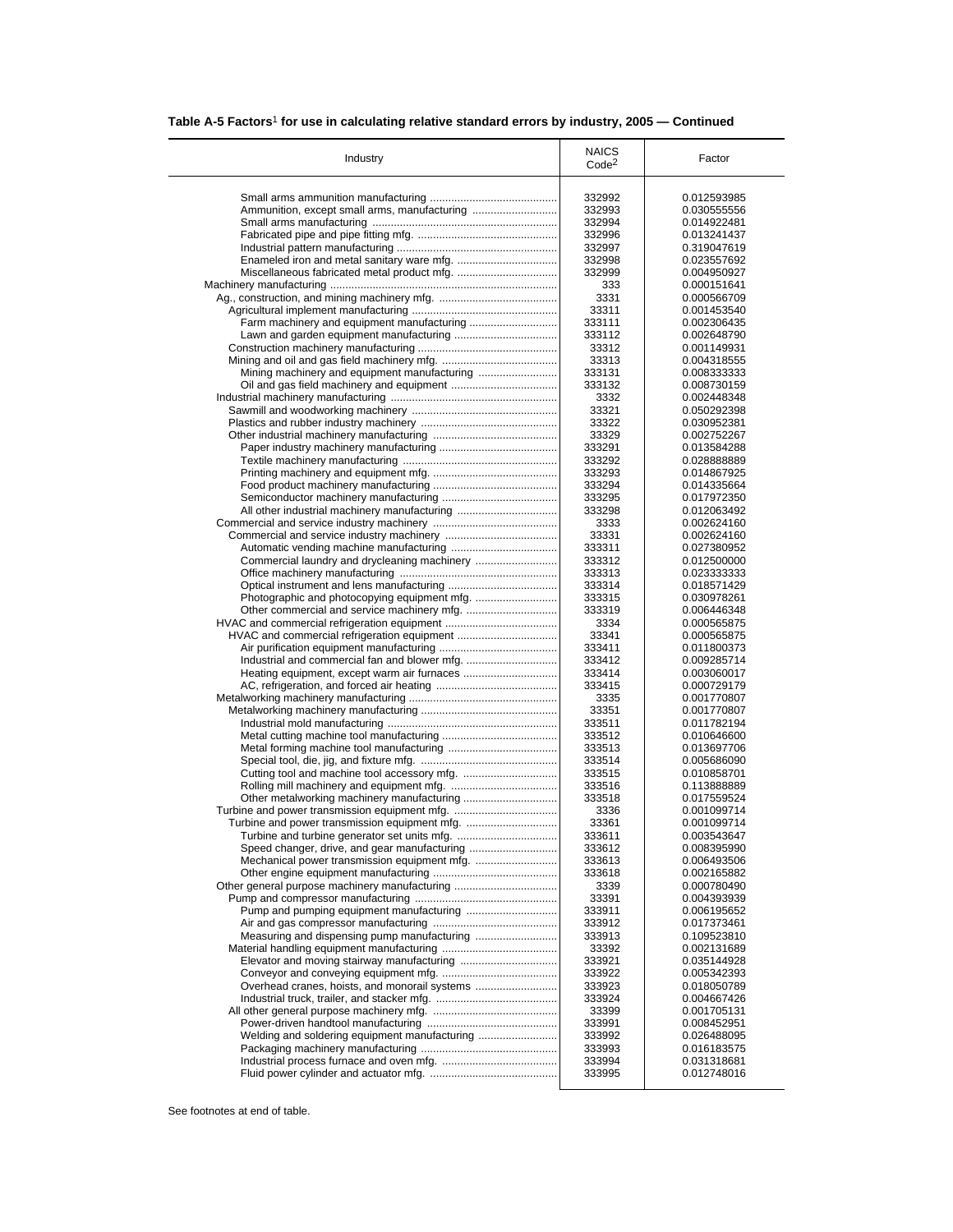| Table A-5 Factors <sup>1</sup> for use in calculating relative standard errors by industry, 2005 - Continued |
|--------------------------------------------------------------------------------------------------------------|
|--------------------------------------------------------------------------------------------------------------|

| Industry                                      | <b>NAICS</b>      | Factor                     |
|-----------------------------------------------|-------------------|----------------------------|
|                                               | Code <sup>2</sup> |                            |
|                                               | 333996            | 0.008422460                |
|                                               | 333997            | 0.000000000                |
|                                               | 333999            | 0.007436034                |
|                                               | 334               | 0.000271874                |
|                                               | 3341              | 0.001444745                |
|                                               | 33411             | 0.001444745                |
|                                               | 334111            | 0.002633588                |
|                                               | 334112            | 0.009722222                |
|                                               | 334113            | 0.000000000                |
|                                               | 334119            | 0.005528455                |
|                                               | 3342              | 0.002949134                |
|                                               | 33421             | 0.019023569                |
|                                               | 33422             | 0.003515982                |
|                                               | 33429             | 0.019411765                |
|                                               | 3343              | 0.002732794                |
|                                               | 3344<br>33441     | 0.000906207<br>0.000906207 |
|                                               | 334411            | 0.065909091                |
|                                               | 334412            | 0.004769526                |
|                                               | 334413            | 0.001921746                |
|                                               | 334414            | 0.026666667                |
|                                               | 334415            | 0.038095238                |
| Electronic coils, transformers, and inductors | 334416            | 0.037595908                |
|                                               | 334417            | 0.010909091                |
|                                               | 334418            | 0.007881526                |
|                                               | 334419            | 0.007935595                |
|                                               | 3345              | 0.000859815                |
|                                               | 3345              | 0.000859815                |
|                                               | 334510            | 0.005162855                |
| Search, detection, and navigation instruments | 334511            | 0.001572806                |
| Automatic environmental control manufacturing | 334512            | 0.014672365                |
|                                               | 334513            | 0.010530568                |
|                                               | 334514<br>334515  | 0.013888889<br>0.011685824 |
|                                               | 334516            | 0.008441558                |
|                                               | 334517            | 0.020000000                |
|                                               | 334518            | 0.075000000                |
|                                               | 334519            | 0.025840336                |
|                                               | 3346              | 0.002036112                |
|                                               | 33461             | 0.002036112                |
|                                               | 334611            | 0.400000000                |
|                                               | 334612            | 0.001809955                |
|                                               | 334613            | 0.100000000                |
|                                               | 335               | 0.000465660                |
|                                               | 3351              | 0.004919445                |
|                                               | 33511             | 0.025714286                |
|                                               | 33512             | 0.005947535                |
|                                               | 335121<br>335122  | 0.018834688                |
|                                               | 335129            | 0.011721612<br>0.032367150 |
|                                               | 3352              | 0.001511981                |
|                                               | 33521             | 0.007450980                |
|                                               | 335211            | 0.009427609                |
|                                               | 335212            | 0.030952381                |
|                                               | 33522             | 0.001890756                |
|                                               | 335221            | 0.006641185                |
|                                               | 335222            | 0.008436725                |
|                                               | 335224            | 0.006372549                |
| Other major household appliance manufacturing | 335228            | 0.007107843                |
|                                               | 3353              | 0.001335264                |
|                                               | 33531             | 0.001335264                |
|                                               | 335311            | 0.004368280                |
|                                               | 335312            | 0.003159454                |
|                                               | 335313            | 0.008553076                |
|                                               | 335314            | 0.010582011                |
|                                               | 3359              | 0.001577061                |
|                                               |                   |                            |
|                                               | 33591             | 0.003440860                |
|                                               | 335911            | 0.011915535                |
|                                               | 335912<br>33592   | 0.004545455<br>0.015659341 |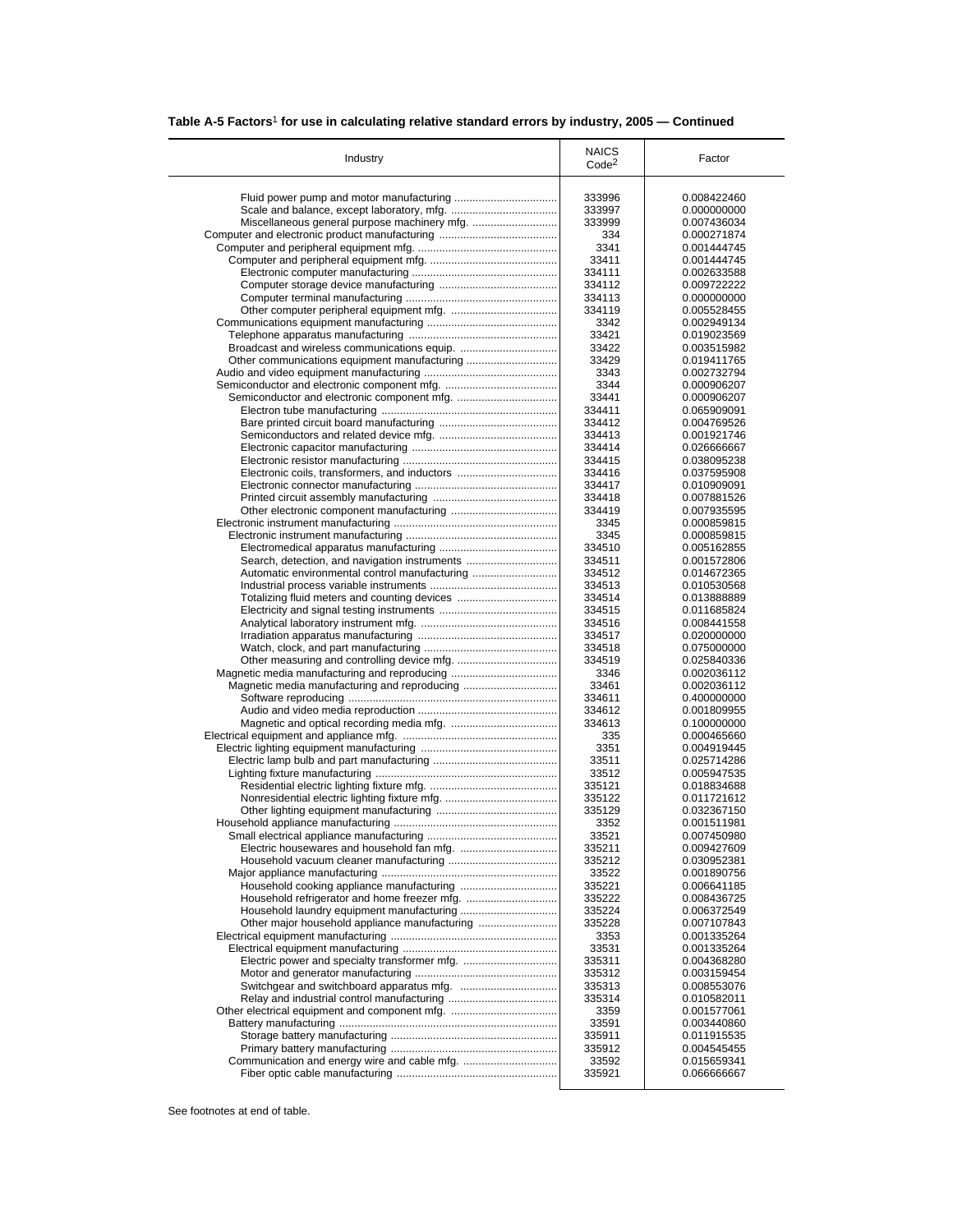|  |  |  |  | Table A-5 Factors <sup>1</sup> for use in calculating relative standard errors by industry, 2005 – Continued |
|--|--|--|--|--------------------------------------------------------------------------------------------------------------|
|--|--|--|--|--------------------------------------------------------------------------------------------------------------|

| Industry                                      | <b>NAICS</b><br>Code <sup>2</sup> | Factor                     |
|-----------------------------------------------|-----------------------------------|----------------------------|
|                                               |                                   |                            |
|                                               | 335929                            | 0.020454545                |
| Current-carrying wiring device manufacturing  | 33593<br>335931                   | 0.003651019<br>0.005222222 |
|                                               | 335932                            | 0.012121212                |
|                                               | 33599                             | 0.013241437                |
|                                               | 335991                            | 0.042156863                |
|                                               | 335999                            | 0.018614130                |
|                                               | 336                               | 0.000117637                |
|                                               | 3361                              | 0.000674712                |
|                                               | 33611                             | 0.001124163                |
|                                               | 336111                            | 0.002019946                |
| Light truck and utility vehicle manufacturing | 336112                            | 0.002534161                |
|                                               | 33612                             | 0.001551456                |
|                                               | 3362                              | 0.000868394                |
|                                               | 33621                             | 0.000868394                |
|                                               | 336211                            | 0.002098852                |
|                                               | 336212                            | 0.003074111                |
|                                               | 336213                            | 0.015833333                |
|                                               | 336214                            | 0.003464052                |
|                                               | 3363                              | 0.000339094                |
|                                               | 33631                             | 0.002369629                |
|                                               | 336311                            | 0.005547374                |
|                                               | 336312                            | 0.003866944                |
|                                               | 33632                             | 0.001877978                |
|                                               | 336321                            | 0.005411366                |
|                                               | 336322                            | 0.002873178                |
|                                               | 33633                             | 0.002982168                |
|                                               | 33634                             | 0.006167307                |
|                                               | 33635                             | 0.003191580                |
|                                               | 33636                             | 0.005423423                |
|                                               | 33637                             | 0.002783790                |
|                                               | 33639                             | 0.001398245                |
|                                               | 336391                            | 0.005708738                |
|                                               | 336399                            | 0.001752131                |
|                                               | 3364                              | 0.000653748                |
|                                               | 33641                             | 0.000653748                |
|                                               | 336411<br>336412                  | 0.001742087<br>0.003036107 |
|                                               | 336413                            | 0.002361257                |
|                                               | 336414                            | 0.005945122                |
|                                               | 336415                            | 0.002777778                |
|                                               | 336419                            | 0.041666667                |
|                                               | 3365                              | 0.006773619                |
|                                               | 3366                              | 0.001052585                |
|                                               | 33661                             | 0.001052585                |
|                                               | 336611                            | 0.001827802                |
|                                               | 336612                            | 0.002461424                |
|                                               | 3369                              | 0.002808717                |
| Other transportation equipment manufacturing  | 33699                             | 0.002808717                |
|                                               | 336991                            | 0.004185111                |
|                                               | 336992                            | 0.015126050                |
|                                               | 336999                            | 0.013095238                |
|                                               | 337                               | 0.000373448                |
|                                               | 3371                              | 0.000601135                |
|                                               | 33711                             | 0.001324010                |
|                                               | 33712                             | 0.001096900                |
| Upholstered household furniture manufacturing | 337121                            | 0.003236641                |
|                                               | 337122                            | 0.003302630                |
|                                               | 337124                            | 0.016739130                |
|                                               | 337125                            | 0.051388889                |
|                                               | 337127                            | 0.003876343                |
|                                               | 337129                            | 0.991666667                |
|                                               | 3372                              | 0.001213383                |
|                                               | 33721                             | 0.001213383                |
|                                               | 337211                            | 0.009667360                |
|                                               | 337212                            | 0.013059034                |
|                                               | 337214                            | 0.005090909                |
|                                               | 337215                            | 0.002056840                |
| Showcases, partitions, shelving, and lockers  |                                   |                            |
|                                               | 3379                              | 0.004583712                |
|                                               | 33791                             | 0.006422925<br>0.015476190 |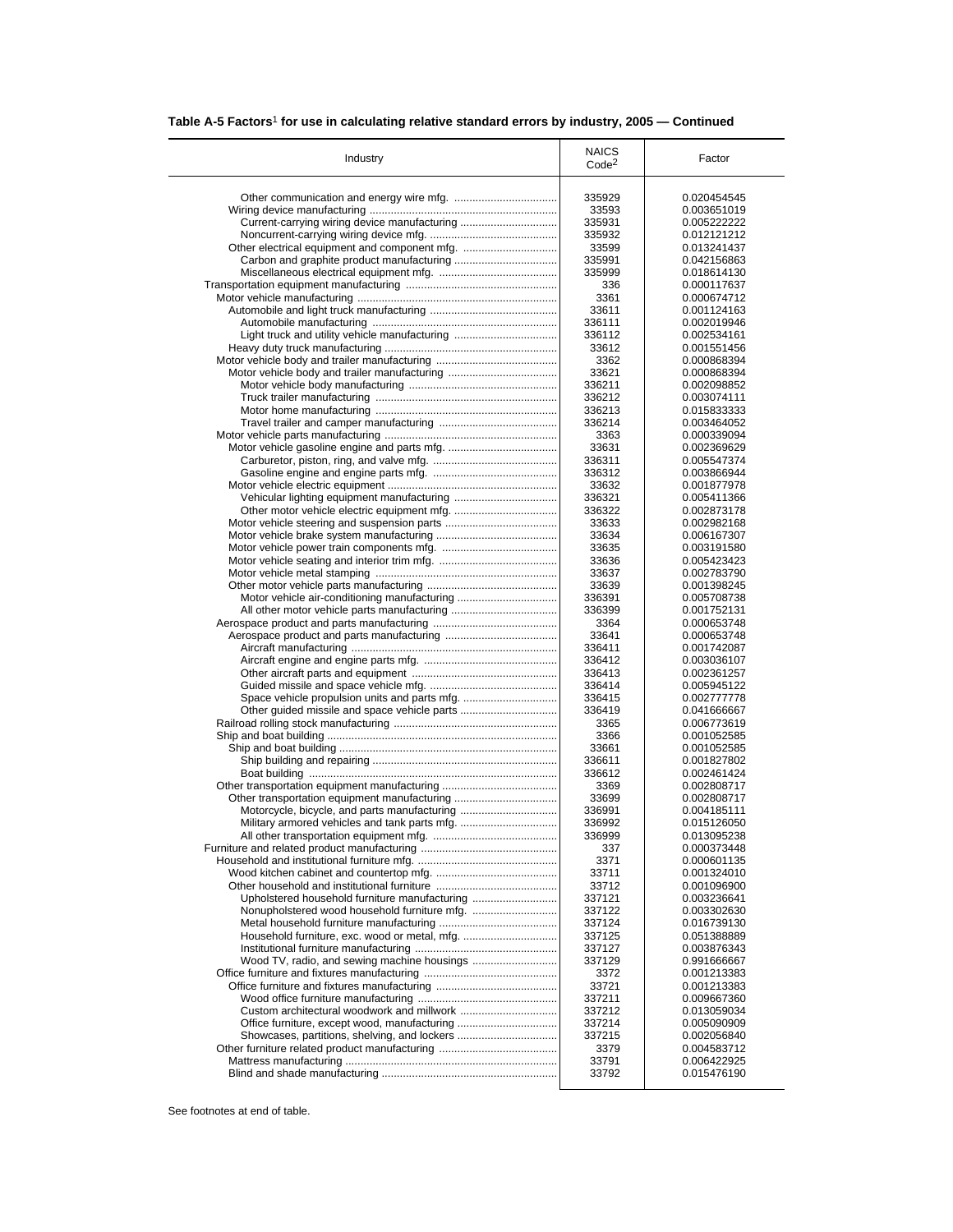| Table A-5 Factors <sup>1</sup> for use in calculating relative standard errors by industry, 2005 – Continued |
|--------------------------------------------------------------------------------------------------------------|
|--------------------------------------------------------------------------------------------------------------|

| Industry                                      | <b>NAICS</b><br>Code <sup>2</sup> | Factor      |
|-----------------------------------------------|-----------------------------------|-------------|
|                                               |                                   |             |
|                                               | 339                               | 0.000467290 |
|                                               | 3391                              | 0.001107515 |
|                                               | 33911                             | 0.001107515 |
|                                               | 339111                            | 0.009607843 |
| Surgical and medical instrument manufacturing | 339112                            | 0.002785434 |
|                                               |                                   |             |
| Surgical appliance and supplies manufacturing | 339113                            | 0.003786251 |
|                                               | 339114                            | 0.014164905 |
|                                               | 339115                            | 0.006712963 |
|                                               | 339116                            | 0.077083333 |
|                                               | 3399                              | 0.000792095 |
|                                               |                                   |             |
|                                               | 33991                             | 0.007847296 |
|                                               | 339911                            | 0.011915535 |
|                                               | 339913                            | 0.075000000 |
|                                               | 339914                            | 0.035119048 |
|                                               |                                   |             |
|                                               | 33992                             | 0.002709790 |
|                                               | 33993                             | 0.004422604 |
|                                               | 339931                            | 0.011111111 |
|                                               | 339932                            | 0.005384615 |
|                                               | 33994                             | 0.005287356 |
|                                               |                                   |             |
|                                               | 339941                            | 0.006589147 |
|                                               | 339942                            | 0.016060606 |
|                                               | 339943                            | 0.100000000 |
|                                               | 339944                            | 0.027619048 |
|                                               |                                   |             |
|                                               | 33995                             | 0.005227273 |
|                                               | 33999                             | 0.002925889 |
|                                               | 339991                            | 0.006481481 |
|                                               |                                   | 0.021553885 |
|                                               | 339992                            |             |
|                                               | 339993                            | 0.066666667 |
|                                               | 339994                            | 0.028869048 |
|                                               | 339995                            | 0.069047619 |
|                                               | 339999                            | 0.010180624 |
|                                               |                                   | 0.000007654 |
|                                               |                                   | 0.000018055 |
|                                               |                                   | 0.000092856 |
|                                               | 423                               | 0.000220725 |
|                                               | 4231                              | 0.001140374 |
|                                               | 4232                              | 0.004541667 |
|                                               |                                   |             |
| Lumber and const. supply merchant wholesalers | 4233                              | 0.001843841 |
|                                               | 4234                              | 0.001643229 |
|                                               | 4235                              | 0.002996633 |
|                                               | 4236                              | 0.003122046 |
|                                               | 4237                              | 0.003526540 |
|                                               |                                   |             |
|                                               | 4238                              | 0.000974889 |
|                                               | 4239                              | 0.002993616 |
|                                               | 424                               | 0.000187972 |
| Paper and paper product merchant wholesalers  | 4241                              | 0.004249118 |
|                                               | 4242                              | 0.002898551 |
|                                               |                                   |             |
|                                               | 4243                              | 0.004253731 |
|                                               | 4244                              | 0.000382107 |
|                                               | 4245                              | 0.013392857 |
|                                               | 4246                              | 0.007794304 |
|                                               |                                   |             |
|                                               | 4247                              | 0.007291667 |
|                                               | 4248                              | 0.000986839 |
|                                               | 4249                              | 0.001725466 |
|                                               | 425                               | 0.001069583 |
|                                               | 4251                              | 0.001069583 |
|                                               |                                   |             |
|                                               |                                   | 0.000051350 |
|                                               | 441                               | 0.000506184 |
|                                               |                                   |             |
|                                               | 4411                              | 0.000810585 |
|                                               | 44111                             | 0.000925249 |
|                                               | 44112                             | 0.006108794 |
|                                               | 4412                              | 0.006548720 |
|                                               | 44121                             | 0.015877193 |
|                                               |                                   |             |
|                                               | 44122                             | 0.011098310 |
|                                               | 4413                              | 0.001696358 |
|                                               | 44131                             | 0.002684607 |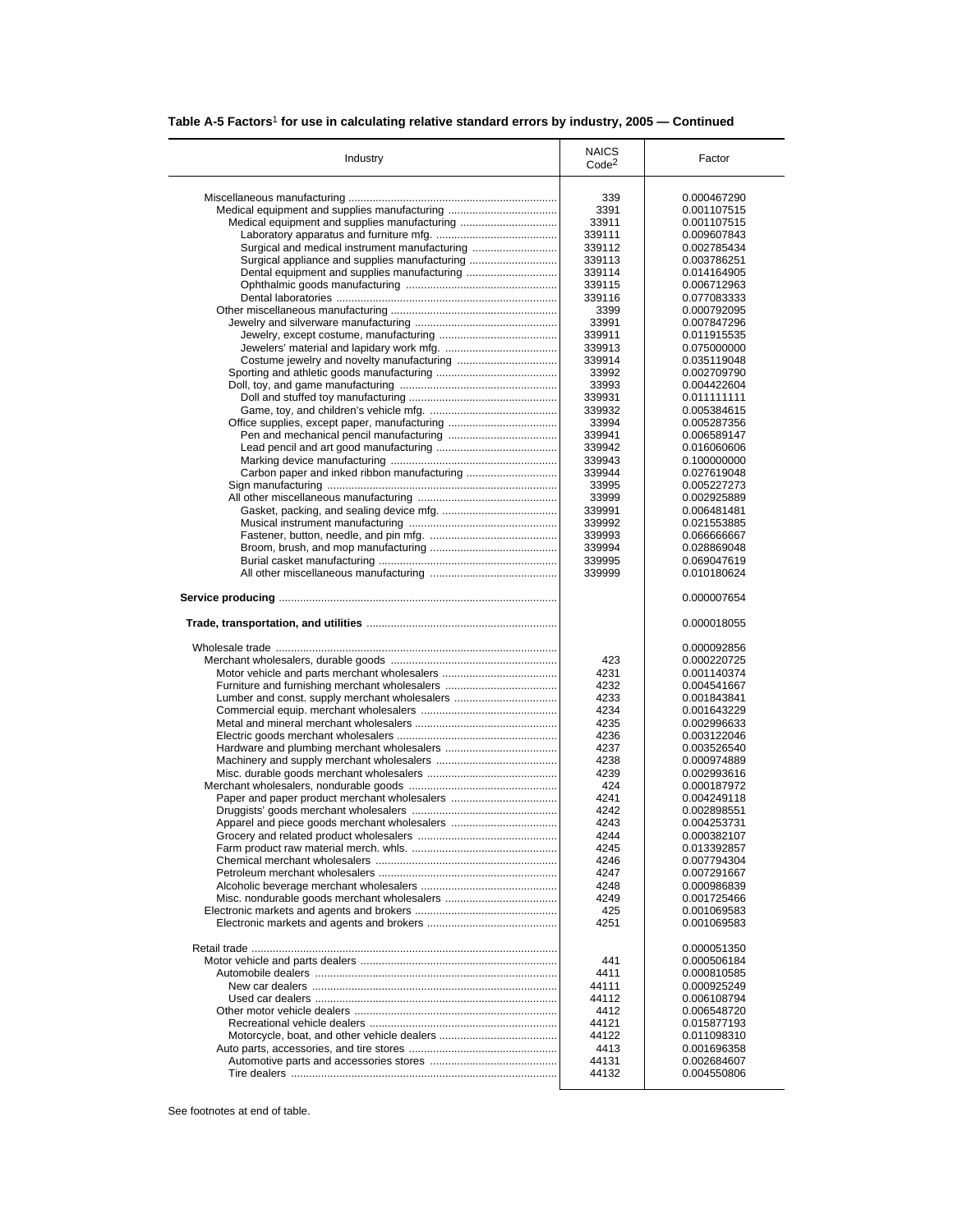| Industry                                      | <b>NAICS</b><br>Code <sup>2</sup> | Factor      |
|-----------------------------------------------|-----------------------------------|-------------|
|                                               | 442                               | 0.000592167 |
|                                               | 4421                              | 0.001073676 |
|                                               | 4422                              | 0.001312217 |
|                                               | 44221                             | 0.006171961 |
|                                               | 44229                             | 0.001623028 |
|                                               | 443                               | 0.001676559 |
|                                               | 4431                              | 0.001676559 |
|                                               | 44311                             | 0.002578670 |
|                                               | 44312                             | 0.004717766 |
|                                               | 44313                             | 0.080909091 |
|                                               | 444                               |             |
|                                               |                                   | 0.000452690 |
|                                               | 4441                              | 0.000487605 |
|                                               | 44411                             | 0.000785724 |
|                                               | 44412                             | 0.034598013 |
|                                               | 44413                             | 0.005211544 |
|                                               | 44419                             | 0.001789617 |
| Lawn and garden equipment and supplies stores | 4442                              | 0.006321839 |
|                                               | 44421                             | 0.117307692 |
|                                               | 44422                             | 0.006678152 |
|                                               | 445                               | 0.000298464 |
|                                               | 4451                              | 0.000379874 |
|                                               | 44511                             | 0.000385340 |
|                                               | 44512                             | 0.025489343 |
|                                               | 4452                              | 0.002000430 |
|                                               | 44521                             | 0.014590571 |
|                                               | 44522                             | 0.233333333 |
|                                               | 44523                             | 0.007606576 |
|                                               | 44529                             | 0.003253383 |
|                                               | 4453                              | 0.003873001 |
|                                               | 446                               | 0.001182804 |
|                                               | 4461                              | 0.001182804 |
|                                               | 44611                             | 0.001554659 |
|                                               | 44612                             | 0.008623693 |
|                                               | 44613                             | 0.042156863 |
|                                               | 44619                             | 0.012116228 |
|                                               |                                   |             |
|                                               | 447                               | 0.001381465 |
|                                               | 4471                              | 0.001381465 |
|                                               | 44711                             | 0.001652110 |
|                                               | 44719                             | 0.008418923 |
|                                               | 448                               | 0.000977408 |
|                                               | 4481                              | 0.001091999 |
|                                               | 44811                             | 0.033974359 |
|                                               | 44812                             | 0.008964646 |
|                                               | 44813                             | 0.024428997 |
|                                               | 44814                             | 0.001426343 |
|                                               | 44815                             | 0.086111111 |
|                                               | 44819                             | 0.028600406 |
|                                               | 4482                              | 0.012016139 |
|                                               | 4483                              | 0.029464286 |
|                                               | 44831                             | 0.036335404 |
|                                               | 44832                             | 0.100000000 |
|                                               | 451                               | 0.001318722 |
|                                               | 4511                              | 0.001880505 |
|                                               | 45111                             | 0.004571624 |
|                                               | 45112                             | 0.003840135 |
|                                               | 45113                             | 0.041750842 |
|                                               | 45114                             | 0.030769231 |
|                                               |                                   | 0.004208665 |
|                                               | 4512                              |             |
|                                               | 45121                             | 0.004984539 |
|                                               | 45122                             | 0.027037037 |
|                                               | 452                               | 0.000248207 |
|                                               | 4521                              | 0.000498519 |
|                                               | 4529                              | 0.000493702 |
|                                               | 45291                             | 0.000549524 |
|                                               | 45299                             | 0.004305589 |
|                                               | 453                               | 0.000784368 |
|                                               | 4531                              | 0.017480184 |
|                                               | 4532                              | 0.001586761 |
|                                               | 45321                             | 0.002352730 |
|                                               |                                   |             |
|                                               | 45322                             | 0.004854269 |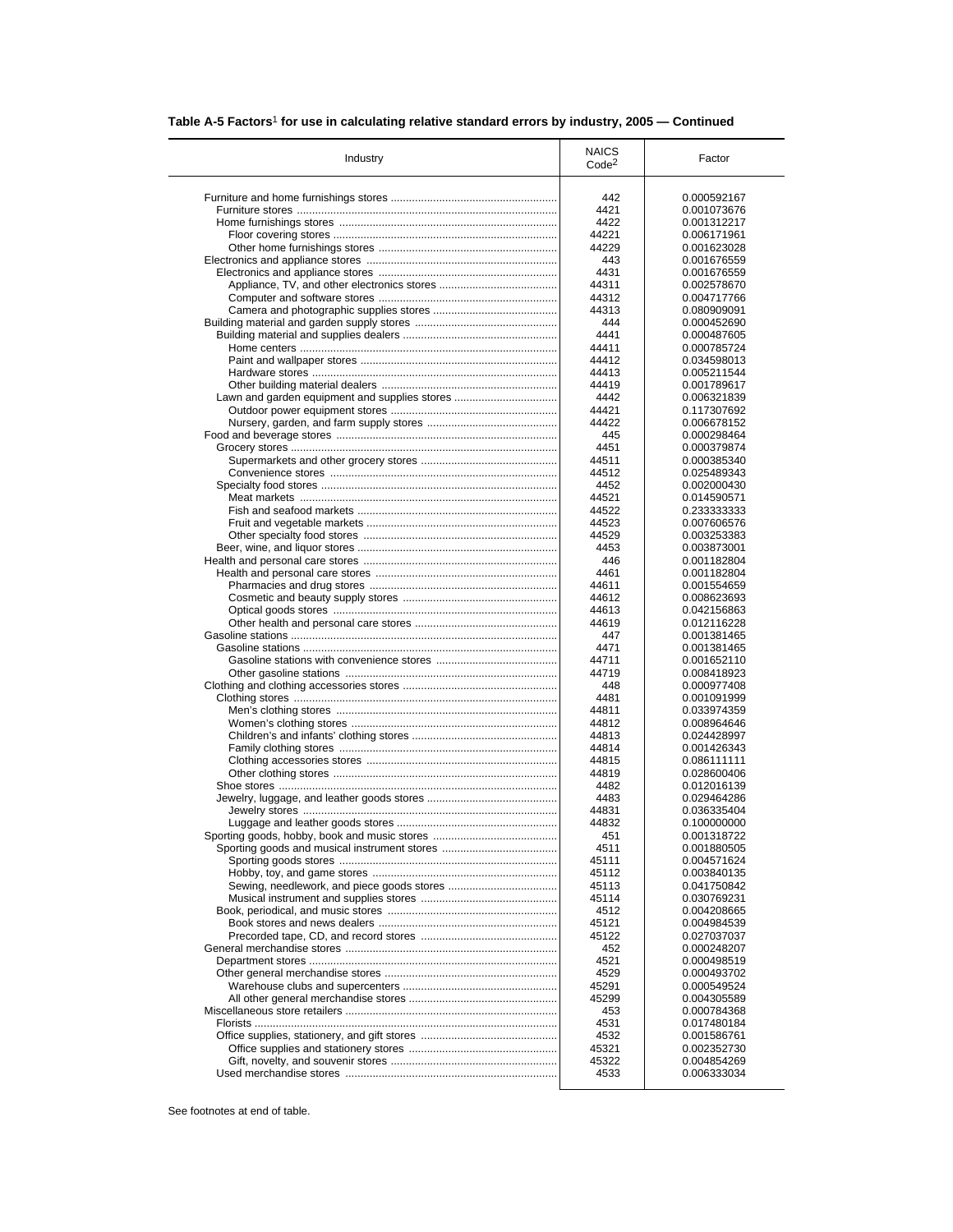| Industry                                      | <b>NAICS</b><br>Code <sup>2</sup> | Factor                     |
|-----------------------------------------------|-----------------------------------|----------------------------|
|                                               | 4539                              | 0.002278651                |
|                                               |                                   | 0.005407888                |
|                                               | 45391                             |                            |
|                                               | 45392                             | 0.466666667                |
|                                               | 45393                             | 0.011428571                |
|                                               | 45399                             | 0.005898675                |
|                                               | 454                               | 0.000749349                |
|                                               | 4541                              | 0.000975970                |
|                                               | 4542                              | 0.007994443                |
|                                               | 4543                              | 0.002370186                |
|                                               | 45431                             | 0.003193912                |
|                                               | 45439                             | 0.009105181                |
|                                               |                                   | 0.000043272                |
|                                               | 481                               | 0.000392577                |
|                                               | 4811                              | 0.000439733                |
|                                               |                                   |                            |
|                                               | 4812                              | 0.002997076                |
|                                               | 482                               | 0.000002054                |
|                                               | 483                               | 0.002997159                |
|                                               | 4831                              | 0.006557377                |
|                                               | 4832                              | 0.005421870                |
|                                               | 484                               | 0.000232858                |
|                                               | 4841                              | 0.000300446                |
|                                               |                                   |                            |
|                                               | 48411                             | 0.002338071                |
|                                               | 48412                             | 0.000344382                |
|                                               | 4842                              | 0.001029126                |
|                                               | 48421                             | 0.003767698                |
|                                               | 48422                             | 0.002982408                |
|                                               | 48423                             | 0.002663734                |
|                                               |                                   |                            |
|                                               | 485                               | 0.000537690                |
|                                               | 4851                              | 0.002080586                |
|                                               | 4852                              | 0.006383929                |
|                                               | 4853                              | 0.003086578                |
|                                               | 48531                             | 0.004371896                |
|                                               | 48532                             | 0.010087408                |
|                                               | 4854                              | 0.001941279                |
|                                               | 4855                              |                            |
|                                               |                                   | 0.007398307                |
|                                               | 4859                              | 0.003884636                |
|                                               | 486                               | 0.016060337                |
|                                               | 4862                              | 0.017222222                |
|                                               | 4869                              | 0.466666667                |
| Refined petroleum product pipeline transport. | 48691                             | 0.466666667                |
|                                               | 487                               | 0.008796931                |
|                                               | 4871                              |                            |
|                                               |                                   | 0.016276596                |
|                                               | 4872                              | 0.020760234                |
|                                               | 4879                              | 0.216666667                |
|                                               | 488                               | 0.000451735                |
|                                               | 4881                              | 0.000985962                |
|                                               | 4882                              | 0.012619048                |
|                                               | 4883                              | 0.001249194                |
|                                               | 4884                              | 0.007694141                |
|                                               |                                   |                            |
|                                               | 48841                             | 0.032630907                |
|                                               | 48849                             | 0.009974747                |
|                                               | 4885                              | 0.004018445                |
|                                               | 4889                              | 0.012443439                |
|                                               | 492                               | 0.000214838                |
|                                               | 4921                              | 0.000218231                |
|                                               | 4922                              | 0.010491543                |
|                                               |                                   |                            |
|                                               | 493                               | 0.000446872                |
|                                               | 49312                             | 0.000446872                |
|                                               | 49311                             | 0.000492564                |
|                                               | 49311                             | 0.010484075                |
|                                               | 49313<br>49319                    | 0.480000000<br>0.007630045 |
|                                               |                                   |                            |
|                                               |                                   |                            |
|                                               |                                   | 0.000357965                |
|                                               | 221                               | 0.000357965                |
|                                               | 2211                              | 0.000547482                |
|                                               | 22111                             | 0.000773936                |
|                                               | 22112                             | 0.001551884                |
|                                               | 2212                              | 0.001238673                |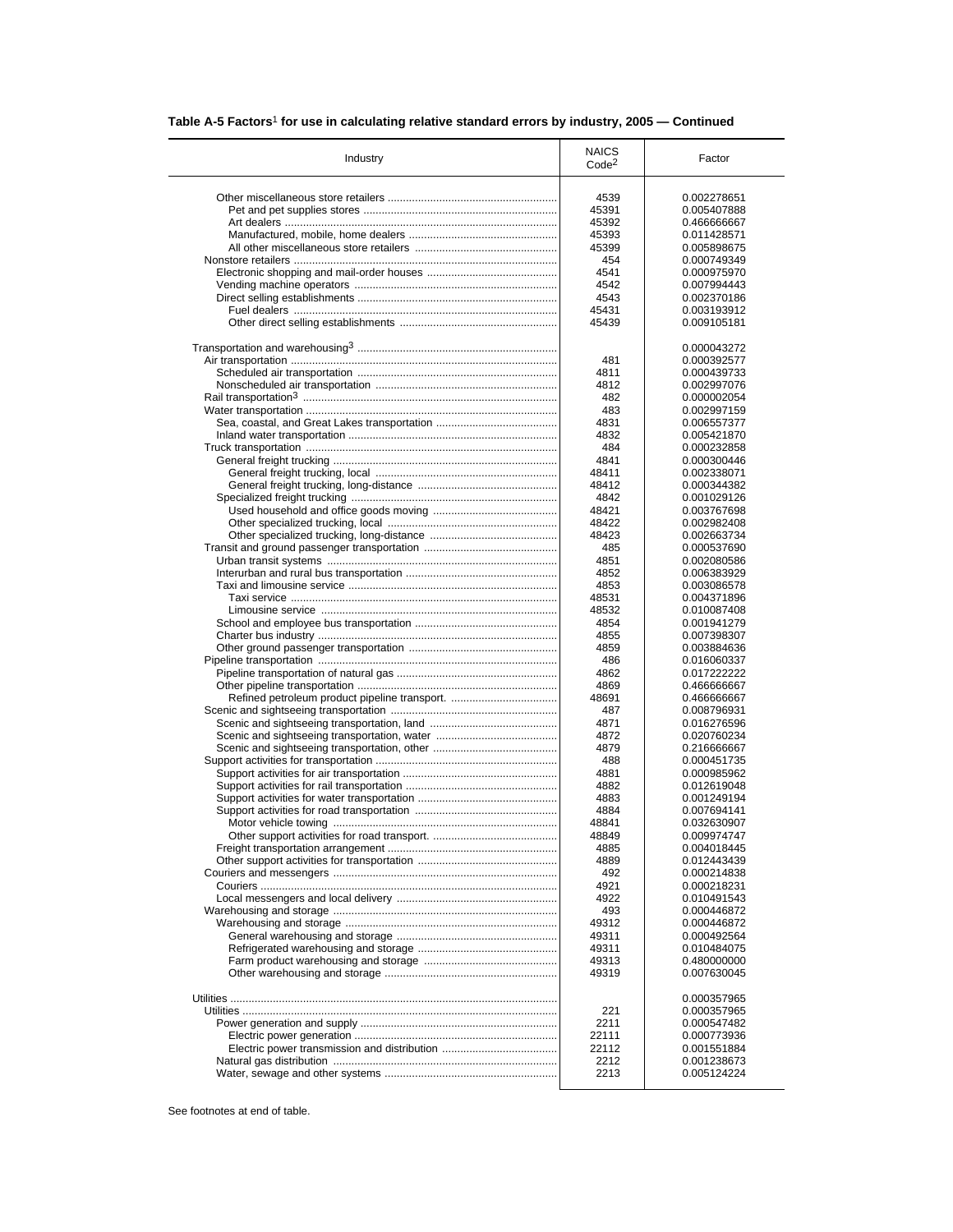| Table A-5 Factors <sup>1</sup> for use in calculating relative standard errors by industry, 2005 - Continued |  |
|--------------------------------------------------------------------------------------------------------------|--|
|                                                                                                              |  |

| Industry | <b>NAICS</b><br>Code <sup>2</sup> | Factor                     |
|----------|-----------------------------------|----------------------------|
|          | 22131                             | 0.009028227                |
|          | 22132                             | 0.011936340                |
|          | 22133                             | 0.191666667                |
|          |                                   | 0.000155999                |
|          |                                   |                            |
|          |                                   | 0.000155999                |
|          | 511                               | 0.000289391                |
|          | 5111<br>51111                     | 0.000296267<br>0.000338677 |
|          | 51112                             | 0.005565979                |
|          | 51113                             | 0.009533228                |
|          | 51114                             | 0.008138298                |
|          | 51119                             | 0.010361842                |
|          | 5112                              | 0.009862013                |
|          | 512                               | 0.004463328                |
|          | 5121                              | 0.004616617                |
|          | 51211                             | 0.007119980                |
|          | 51212                             | 0.475000000                |
|          | 51213                             | 0.017445055                |
|          | 51219                             | 0.055555556                |
|          | 5122                              | 0.131746032                |
|          | 51221                             | 0.985714286                |
|          | 51223<br>51229                    | 0.900000000<br>0.100000000 |
|          | 515                               | 0.001928571                |
|          | 5151                              | 0.003972494                |
|          | 51511                             | 0.029629630                |
|          | 51512                             | 0.004446572                |
|          | 5152                              | 0.003725124                |
|          | 516                               | 0.100000000                |
|          | 517                               | 0.000436048                |
|          | 5171                              | 0.000820169                |
|          | 5172                              | 0.004166667                |
|          | 5173                              | 0.003095122                |
|          | 5174                              | 0.069230769                |
|          | 5175                              | 0.001896380                |
|          | 518<br>5181                       | 0.003914835<br>0.032380952 |
|          | 5182                              | 0.004336043                |
|          | 519                               | 0.010185185                |
|          | 5191                              | 0.010185185                |
|          | 51911                             | 0.075000000                |
|          | 51912                             | 0.016017316                |
|          | 51919                             | 0.043589744                |
|          |                                   | 0.000150910                |
|          |                                   | 0.000274809                |
|          | 521                               | 0.008867925                |
|          | 522                               | 0.000757134                |
|          | 5221                              | 0.001546394                |
|          | 52211                             | 0.002056277                |
|          | 52212<br>52213                    | 0.012772704<br>0.012522160 |
|          | 52219                             | 0.042857143                |
|          | 5222                              | 0.001767713                |
|          | 52221                             | 0.002789803                |
|          | 52222                             | 0.017247387                |
|          | 52229                             | 0.003702200                |
|          | 5223                              | 0.006141050                |
|          | 52231                             | 0.046749226                |
|          | 52232                             | 0.010751174                |
|          | 52239                             | 0.019628339                |
|          | 523                               | 0.004182971                |
|          | 5231                              | 0.007621656                |
|          | 52311                             | 0.017676768                |
|          | 52312                             | 0.015164221<br>0.113888889 |
|          | 52313<br>52314                    | 0.900000000                |
|          |                                   |                            |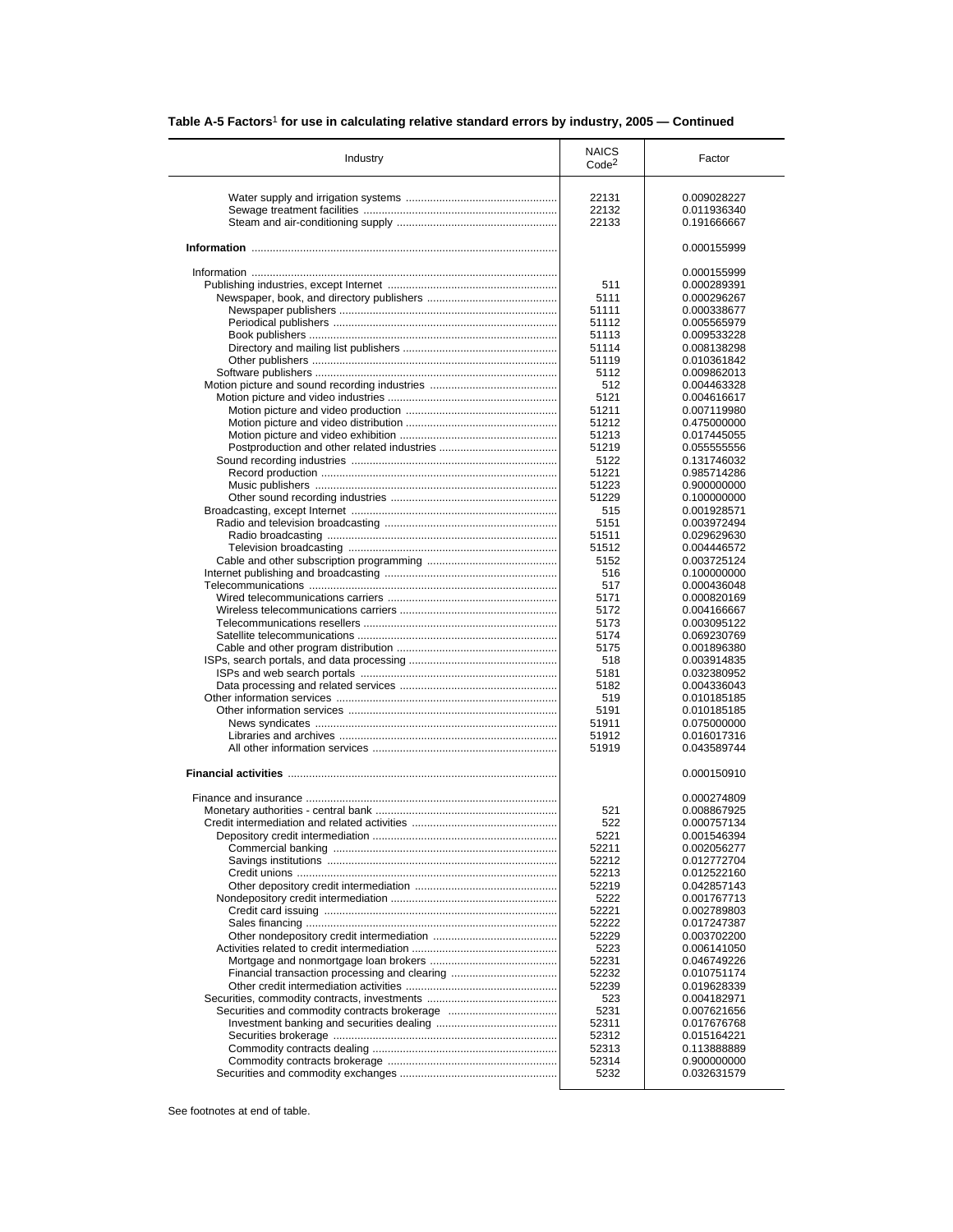| Industry                                      | <b>NAICS</b><br>Code <sup>2</sup> | Factor                     |
|-----------------------------------------------|-----------------------------------|----------------------------|
|                                               |                                   | 0.012158809                |
|                                               | 5239                              |                            |
|                                               | 52391                             | 0.975000000                |
|                                               | 52392                             | 0.039285714                |
|                                               | 52393                             | 0.030555556                |
|                                               | 52399                             | 0.035964912                |
|                                               | 524                               | 0.000508566                |
|                                               | 5241                              | 0.000500021                |
|                                               | 52411                             | 0.000699173                |
|                                               | 52412                             | 0.001466907                |
|                                               | 52413                             | 0.116666667                |
|                                               | 5242                              | 0.005521584                |
|                                               | 52421                             | 0.010144928                |
|                                               |                                   |                            |
|                                               | 52429                             | 0.011874169                |
|                                               | 525                               | 0.007816277                |
|                                               | 5251                              | 0.022751323                |
|                                               | 52511                             | 0.109523810                |
|                                               | 52519                             | 0.025000000                |
|                                               | 5259                              | 0.011739130                |
|                                               | 52591                             | 0.003703704                |
|                                               | 52593                             | 0.083333333                |
|                                               | 52599                             | 0.011111111                |
|                                               |                                   |                            |
|                                               |                                   | 0.000321437                |
|                                               |                                   | 0.000564101                |
|                                               | 531                               |                            |
|                                               | 5311                              | 0.001231953                |
|                                               | 53111                             | 0.001957861                |
|                                               | 53112                             | 0.005075985                |
| Miniwarehouse and self-storage unit operators | 53113                             | 0.031704981                |
|                                               | 53119                             | 0.013162393                |
|                                               | 5312                              | 0.004384489                |
|                                               | 5313                              | 0.001360042                |
|                                               | 53131                             | 0.001387484                |
|                                               | 53132                             | 0.485714286                |
|                                               | 53139                             | 0.071923077                |
|                                               | 532                               | 0.000762667                |
|                                               |                                   |                            |
|                                               | 5321                              | 0.001297988                |
|                                               | 53211                             | 0.001630244                |
|                                               | 53212                             | 0.005526132                |
|                                               | 5322                              | 0.003862405                |
|                                               | 53221                             | 0.045578231                |
|                                               | 53222                             | 0.064423077                |
|                                               | 53223                             | 0.018710359                |
|                                               | 53229                             | 0.005729659                |
|                                               | 5323                              | 0.006301387                |
|                                               | 5324                              | 0.007634240                |
|                                               | 53241                             | 0.011923327                |
|                                               | 53242                             |                            |
|                                               |                                   | 0.240909091                |
|                                               | 53249                             | 0.022612086                |
|                                               | 533                               | 0.023167155                |
|                                               |                                   | 0.000109826                |
|                                               |                                   |                            |
|                                               |                                   | 0.000379862                |
|                                               | 541                               | 0.000379862                |
|                                               | 5411                              | 0.003896104                |
|                                               | 5412                              | 0.005472718                |
|                                               | 54121                             | 0.005472718                |
|                                               | 541211                            | 0.044117647                |
|                                               | 541213                            | 0.133333333                |
|                                               | 541214                            | 0.021827243                |
|                                               | 541219                            | 0.008998954                |
|                                               | 5413                              | 0.001494402                |
|                                               |                                   |                            |
|                                               | 54131                             | 0.029985337                |
|                                               | 54132                             | 0.045454545                |
|                                               |                                   | 0.002186520                |
|                                               | 54133                             |                            |
|                                               | 54136                             | 0.319047619                |
|                                               | 54137                             | 0.038387097                |
|                                               | 54138                             | 0.007342101                |
|                                               |                                   |                            |
|                                               | 5414                              | 0.196153846                |
|                                               | 5415<br>54151                     | 0.003696037<br>0.003696037 |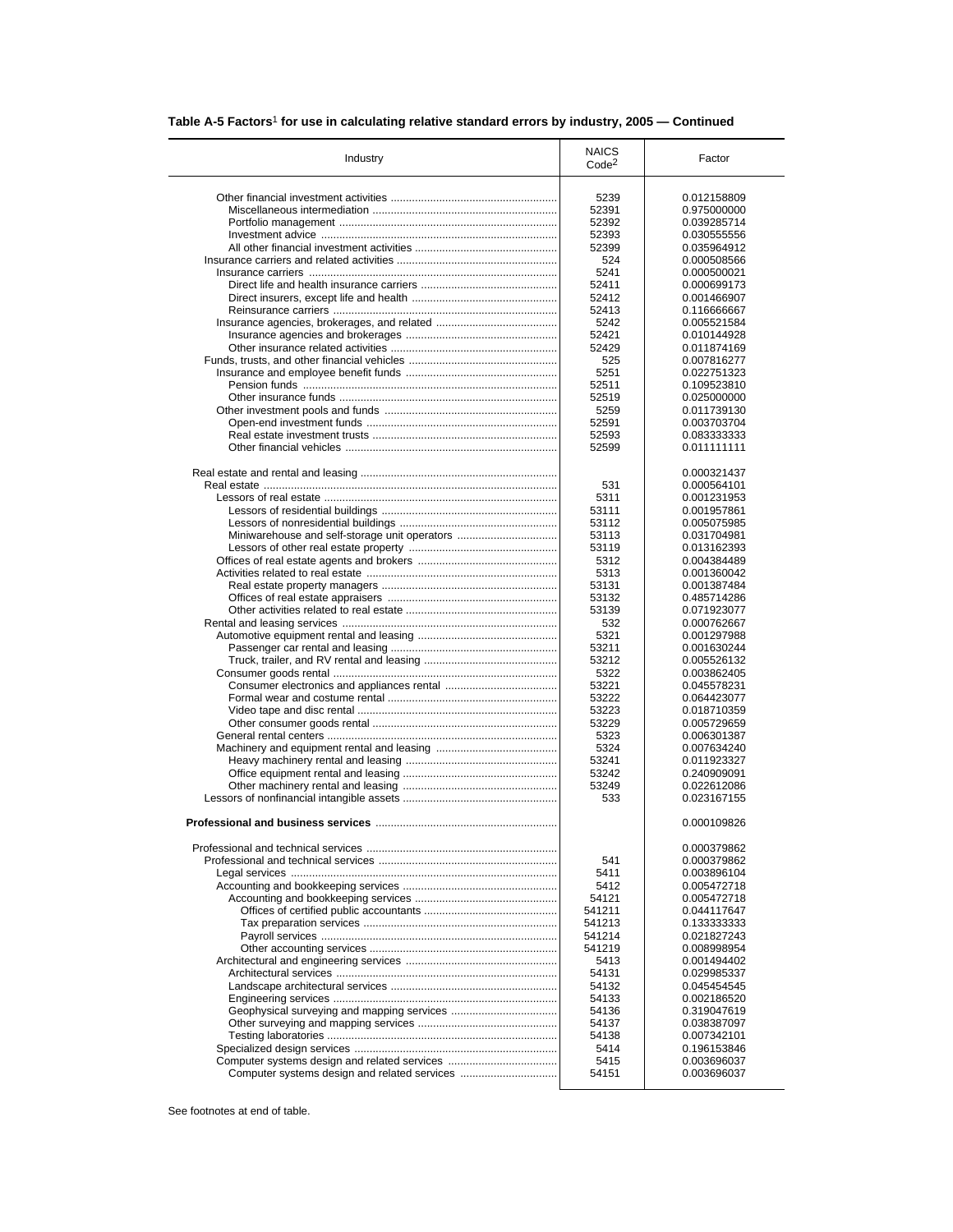| Table A-5 Factors <sup>1</sup> for use in calculating relative standard errors by industry, 2005 – Continued |  |  |  |  |
|--------------------------------------------------------------------------------------------------------------|--|--|--|--|
|--------------------------------------------------------------------------------------------------------------|--|--|--|--|

| Industry                                      | <b>NAICS</b><br>Code <sup>2</sup> | Factor      |
|-----------------------------------------------|-----------------------------------|-------------|
|                                               |                                   |             |
|                                               | 541511                            | 0.019217687 |
|                                               | 541512                            | 0.009800307 |
|                                               | 541513                            | 0.014233672 |
|                                               | 541519                            | 0.019628339 |
|                                               | 5416                              | 0.003694209 |
|                                               | 54161                             | 0.004000699 |
|                                               | 54162                             | 0.050936664 |
|                                               | 54169                             | 0.061712598 |
|                                               | 5417                              | 0.001724033 |
|                                               | 5418                              | 0.003942378 |
|                                               | 5419                              | 0.005185864 |
| Marketing research and public opinion polling | 54191                             | 0.068589744 |
|                                               | 54192                             | 0.026375712 |
|                                               | 54193                             | 0.480000000 |
|                                               | 54194                             | 0.007774209 |
| All other professional and technical services | 54199                             | 0.065811966 |
|                                               |                                   | 0.000593392 |
|                                               |                                   |             |
|                                               |                                   | 0.000206368 |
|                                               | 561                               | 0.000298855 |
|                                               | 5611                              | 0.020865073 |
|                                               | 5612                              | 0.004000856 |
|                                               | 5613                              | 0.002106543 |
|                                               | 56131                             | 0.055597723 |
|                                               | 56132                             | 0.002973743 |
|                                               | 56133                             | 0.008228840 |
|                                               | 5614                              | 0.002515885 |
|                                               | 56141                             | 0.900000000 |
|                                               | 56142                             | 0.003789745 |
|                                               | 56143                             | 0.162962963 |
|                                               | 56144                             | 0.014171220 |
|                                               | 56149                             | 0.013226931 |
|                                               | 5615                              | 0.006285154 |
|                                               |                                   |             |
|                                               | 56151                             | 0.019949495 |
|                                               | 56152                             | 0.013141026 |
|                                               | 56159                             | 0.016318681 |
|                                               | 5616                              | 0.001439801 |
|                                               | 5617                              | 0.000836157 |
|                                               | 56171                             | 0.031629134 |
|                                               | 56172                             | 0.001232681 |
|                                               | 56173                             | 0.003175708 |
|                                               | 56174                             | 0.088686869 |
|                                               | 56179                             | 0.027926267 |
|                                               | 5619                              | 0.005305878 |
|                                               | 562                               | 0.000639088 |
|                                               | 5621                              | 0.001467522 |
|                                               | 5622                              | 0.001422675 |
|                                               | 5629                              | 0.005185023 |
|                                               | 56291                             | 0.009145761 |
|                                               | 56292                             | 0.037777778 |
|                                               | 56299                             | 0.016784591 |
|                                               |                                   | 0.000025278 |
|                                               |                                   | 0.000191295 |
|                                               | 611                               | 0.000191295 |
|                                               | 6111                              | 0.001522853 |
|                                               |                                   |             |
|                                               | 6112                              | 0.006392199 |
|                                               | 6113                              | 0.000185775 |
|                                               | 6114                              | 0.049305556 |
|                                               | 61141                             | 0.235714286 |
|                                               | 61142                             | 0.150000000 |
|                                               | 61143                             | 0.087500000 |
|                                               | 6115                              | 0.018269231 |
|                                               | 6116                              | 0.024754300 |
|                                               | 61162                             | 0.057500000 |
|                                               | 61169                             | 0.048464912 |
|                                               | 6117                              | 0.035000000 |
|                                               |                                   |             |